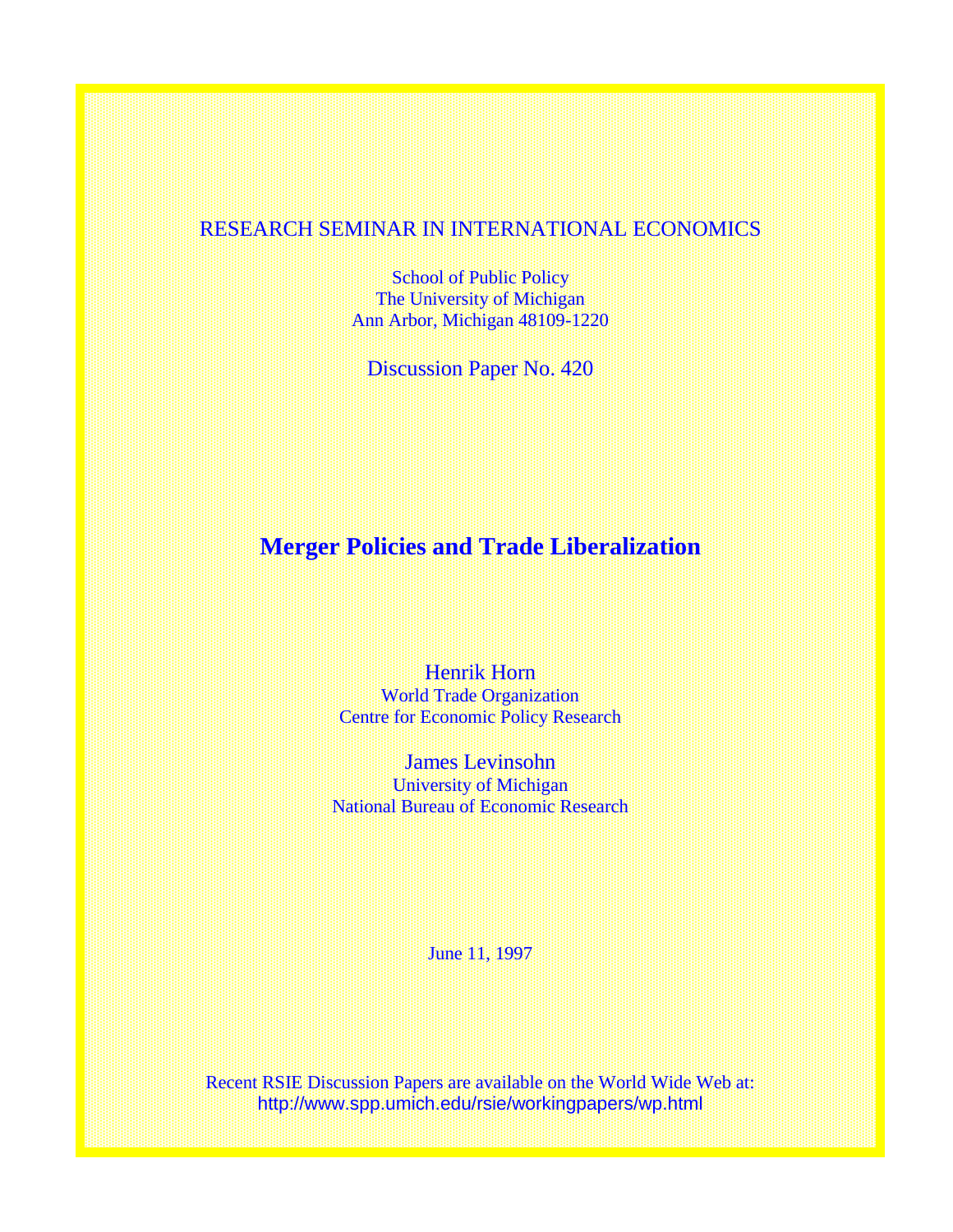# Merger Policies and Trade Liberalization

by

Henrik Horn

World Trade Organization Centre for Economic Policy Research

# James Levinsohn

University of Michigan National Bureau of Economic Research

Current version: June 11, 1997

Address. Horn: Economic Research and Analysis Division, World Trade Organization, Rue de Lausanne 154, 1211 Geneva 21, Switzerland; Internet: henrik.horn@wto.org. Levinsohn: Department of Economics, University of Michigan, Ann Arbor, MI 48109, USA; Internet: jamesl@umich.edu.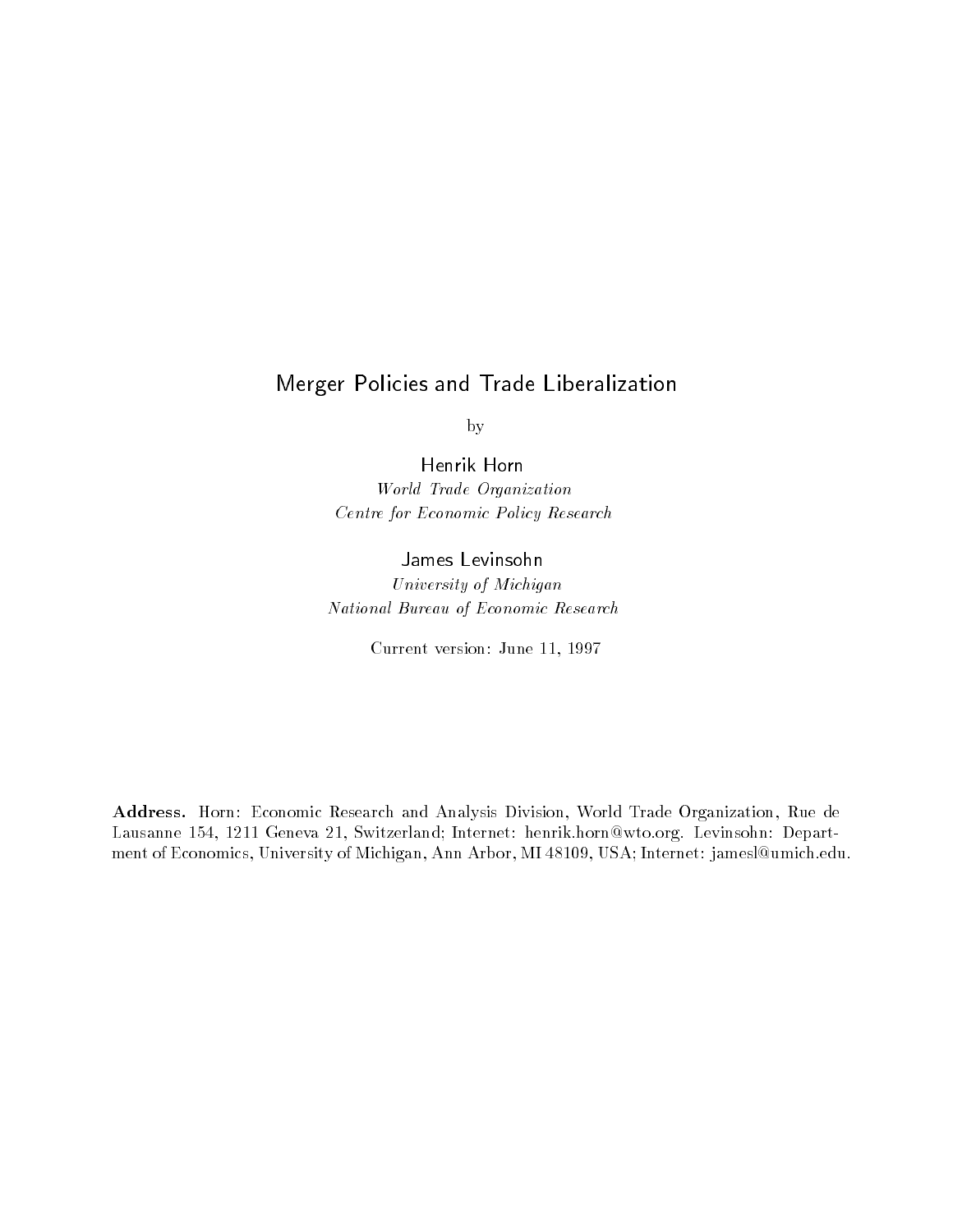#### Merger Policies and Trade Liberalization

Henrik Horn World Trade Organization Centre for Economic Policy Research

James Levinsohn University of Michigan National Bureau of Economic Research

# 1. Introduction

This paper is about the interactions between what is traditionally considered trade policy and a narrow but important aspect of competition policy, namely merger policy. The notion that trade policy and competition policy might be linked in important ways is not new. From a purely intuitive viewpoint, it is natural to suspect that the two types of policies might interact. After all, the by now large literature on trade policy in imperfectly competitive markets relies on the same sorts of market structures that have induced industrial organization economists to consider possible roles for competition policy. The market imperfections that give rise to pure profits motivate the potentially welfare-enhancing role for government intervention in both the domestic (competition policy) and international (trade policy) contexts.

Recent developments in the policy arena have elevated concern about possible links between trade and competition policy. In particular, as international economic integration has progressed, policy makers have started to ponder the possible conflicts arising from nationally pursued competition policies in a more unied goods market. An idea that is underlying much of this discussion is that international trade liberalization, by limiting countries' abilities to promote their self-interest with beggar-thy-neighbor trade policies, will induce countries to instead use competition policies to pursue the same goals (with similar beggar-thy-neighbor consequences.)

International organizations traditionally concerned with trade policies have also turned their attention to competition policies. For example, the members of the World Trade Organization (WTO) noted the importance of giving more attention to competition policies in their first ministerial-level meeting in December 1996. Also, for more than a decade, the OECD has focussed attention on the

The views expressed in this paper are not intended to necessarily reflect those of the World Trade Organization. Horn thanks Jan Wallander's and Tom Hedelius' Research Foundations and Levinsohn thanks the Ford Foundation and Jan Wallander Research Foundation for research support. We are also grateful for helpful comments from participants in a seminar at Erasmus University.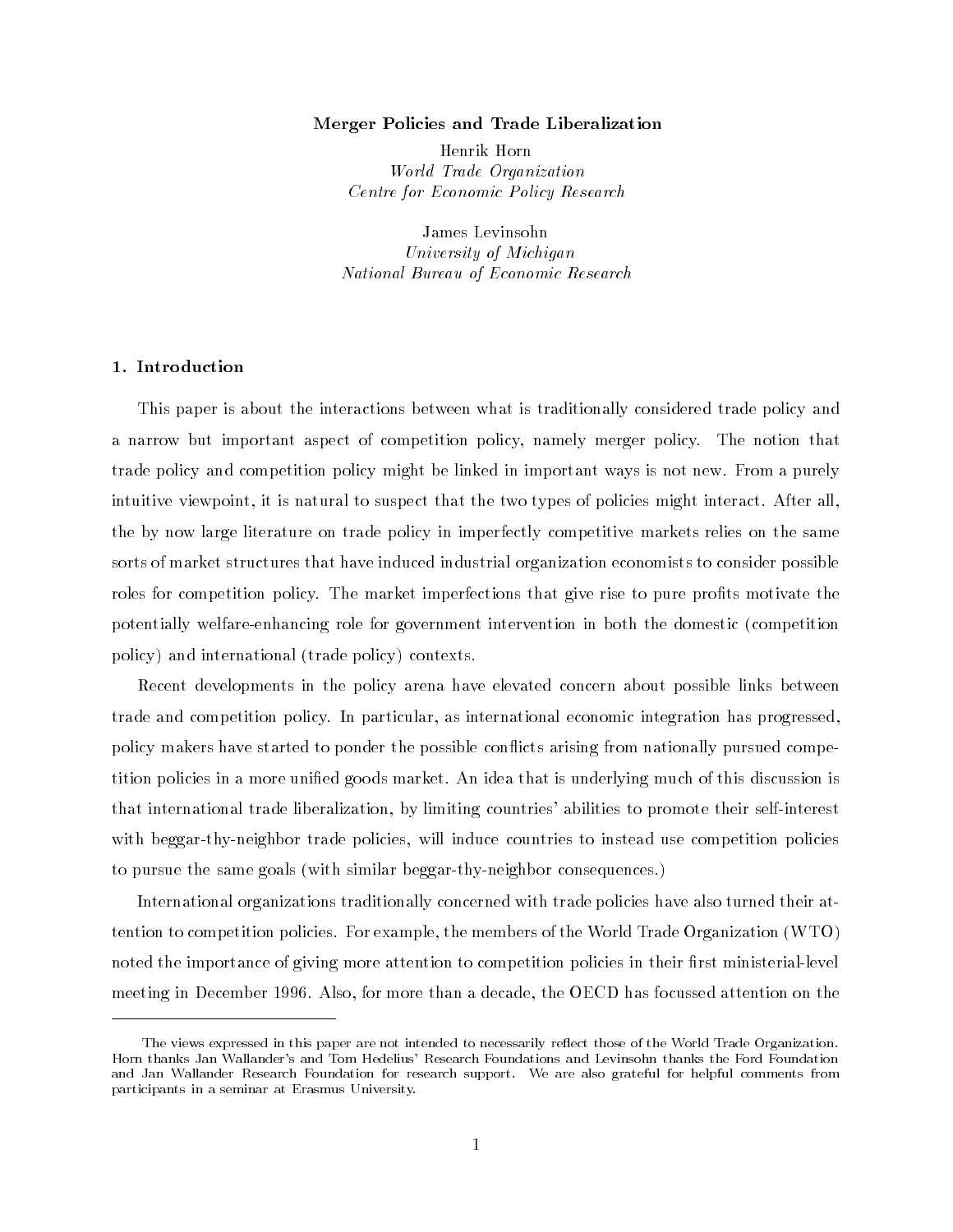interaction between trade and competition policies. The European Union has gone even further, suggesting an international agreement in competition policies. The E.U. has also in practice sought to solve the problem of often conflicting competition policies in the context of a unified European market through supra-national competition policies.

The appropriate design of competition policies has been discussed in a voluminous literature that almost exclusively disregards open-economy aspects of the issues. The role of any one of these policies, though, may change when one analyzes an open, as opposed to closed, economy. In this paper, we choose to focus on links between merger policies and trade liberalization. We put special emphasis on the topical issue of the role that international agreements such as the GATT play when merger policies are nationally chosen. As noted above, of particular concern is the possibility that liberalization of international trade will induce countries to increasingly use competition policies to promote national interests at the expense of others. We examine the incentives for a welfare maximizing government to make such a substitution. Interpreting merger policy as a choice of degree of industrial concentration, we investigate how the merger policy that is optimal from the point of view of an individual country is affected by restrictions on the use of tariffs and export subsidies.

That is what this paper is about. Here is what the paper does not consider. This paper does not consider the details of specific merger cases. Rather, it focuses on structural aspects of merger (and industrial) policy. Thus, it can perhaps be viewed as being concerned with the formulation of the framework in which the day-to-day decisions are made; that is, the writing of the Merger Guidelines, rather than the implementation of them. This paper does not consider the possibility of multinational firms, in that only purely domestic mergers are analyzed. Finally, this paper does not consider the issue of harmonization of competition policies, although our analytic framework could provide the modeling structure for such an analysis. (The problems we address are in a sense more fundamental in that they may arise even between symmetric countries.) Each of these omissions is potentially important and represents an area of future research.

Two general points emerge from our analysis. First, merger policies are indeed associated with international externalities in open economies. This suggests that there are potential gains from international policy coordination, even though the magnitude of these gains in practice is unclear. The second point is perhaps more surprising. We argue that one should not expect to find any particular relationship between trade policy and merger policy. We do indeed find an unambiguous such relationship in all the parametric models we analyze. However, considering this relationship in a slightly more general framework strongly suggests that this relationship could be of any nature.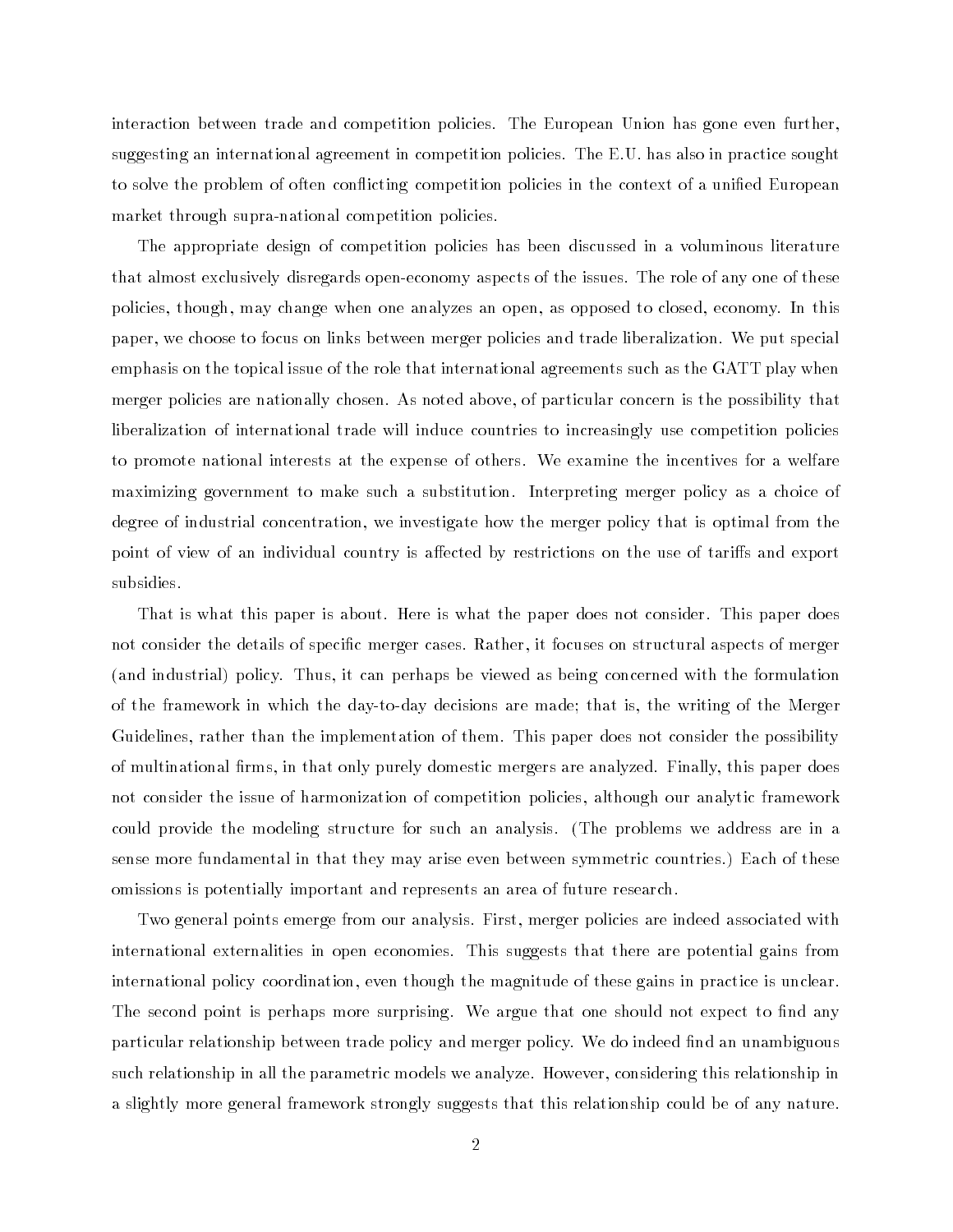Thus, there seems to be no presumption that international trade liberalization induces countries to pursue merger policies that have more of a beggar-thy-neighbor flavor.

The remainder of the paper is organized as follows. In section 2, we very briefly review what is becoming a rapidly growing literature on trade and competition policy. Section 3 then presents our general framework. In section 4, we ask how the presence of trade impacts a country's incentives to concentrate production. In this section and those that follow, we begin our analysis using a more general representation of demand, which frequently enables us to decompose the in
uences that policy makers face. We are seldom able to derive specic results, however, since too much simply depends on the shape of demand functions. We therefore turn to a more specific framework  $$ with linear demand — and analyze the issue at hand in this special but familiar context.

In section 5, we introduce trade policy in the form of export subsidies. Here, we analyze incentives the home country faces with regard to its merger policy with the imposition of, first, its own export subsidy, and, second, an export subsidy imposed by its trading partner. Section 6 introduces a "thinking" foreign country into the analysis. Recognizing that the foreign country will behave strategically rather than passively, this section analyses how trade liberalization impacts the equilibrium degree of industry concentration. This is done in the context of four different model specifications. Section 7 returns to the question of whether trade liberalization increases the desirability of supra-national merger policies. Section 8 concludes, while the analytics of the linear model are gathered in the Appendix.

#### 2. The literature

The possible links between trade and competition policy have been noted in the literature. An early paper on this topic is Acquier and Caves (1979) in which the authors examine tradeoffs between domestic consumer welfare and monopoly profits from abroad. One of the first reviews of the strategic trade policy literature, Dixit (1984), investigates how domestic welfare, in an oligopolistic model of international trade, depends on the number of home firms, the number of foreign firms. and export subsidies. Dixit raises "the commonly expressed view that the existence of foreign competition makes domestic anti-trust policy unnecessary, and may even make it desirable to encourage mergers of domestic firms, or prevention of excessive entry, so as to keep the home industry strong enough to withstand the competition," although he does not explicitly analyze how optimal trade and merger policies interact.<sup>1</sup> At about the same time, industrial organization economists who

<sup>1</sup> Another early example is Brander and Spencer (1984.) In that paper, they consider an oligopoly model in which the importing country sets a tariff and the exporting country responds by setting the number of firms in the exporting industry.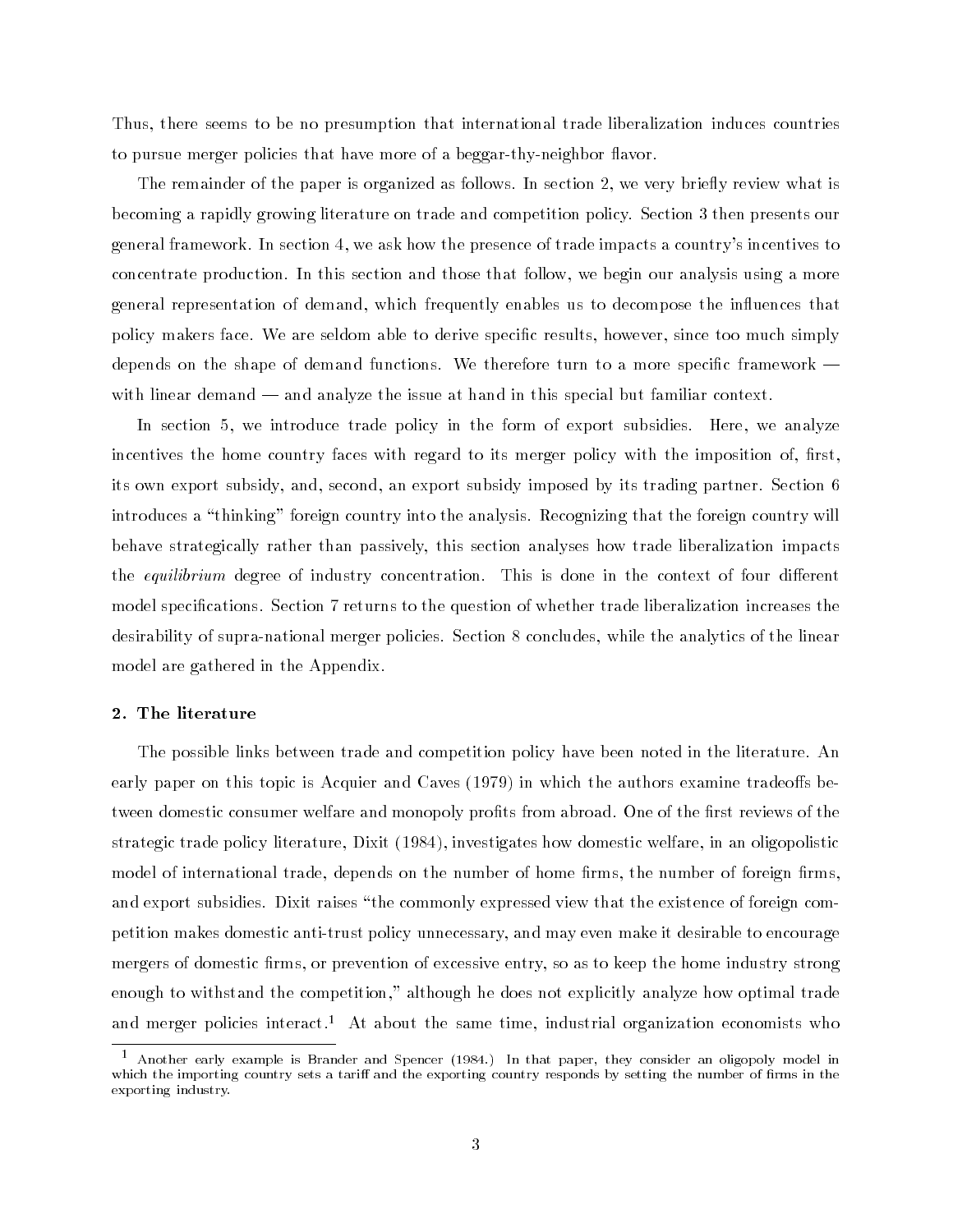traditionally thought about mergers in a strictly domestic context gave consideration to the role of international markets in analyzing mergers. (See, for example, Ordover and Willig (1986).) From the outset of the literature on trade and imperfect competition then, there has been a realization that trade and merger policy may interact. The literatures on strategic trade policy and domestic merger policy seem to have then treated each other like relatives that, once introduced, were best ignored. Very few, if any, of the strategic trade policy papers that followed gave much consideration to the existence of domestic competition policy, and similarly most of the developments in the merger policy literature ignored the role of international competition or trade policy.

In the last few years, attention has again focussed on links between trade and competition policy. This rapidly expanding literature typically focuses on merger policy in the presence of international competition. These papers, which might be thought of as "open-economy industrial organization," typically analyze how implications of domestic merger policy change when the domestic country trades with other countries. In these papers, while trade matters, *trade policy* is usually either very much in the background or simply absent. A much smaller set of papers explicitly considers the impact of trade policy.

Examples of economics-oriented papers analyzing merger policy in the presence of international trade (but not trade policy) are Barros and Cabral (1994), Head and Ries (1995), and Levinsohn (1996), while more law-oriented papers appear in Hawk (1994), and in the proceedings from the ABA's Antitrust Law Journal's symposium on \The Role of Foreign Competition in the U.S. Merger Enforcement" (1996). These papers recognize that the optimal design of merger policy may change drastically as one moves to an open-economy context. Another economics-oriented paper is Bliss (1996). In that paper, the author argues generally against international harmonization of competition policies and analyzes the possible role of competition policies to promote exports in a Krugman cross-hauling model.

There is also a related literature in international regulation which investigates the issue of the delegation of regulatory powers from national authorities to an international body. This question has been addressed by Bhagwati (1991) in connection with the broadening of the international policy agenda as well as by Gatsios and Seabright (1990) and Neven (1992), in relation to regulatory reforms in the European community. These authors have attempted to identify the policies which should be sub ject to international negotiations or assigned to higher levels of government. Policy spillovers are identified as the key issue in this discussion because they are at the source of prisoners' dilemma outcomes.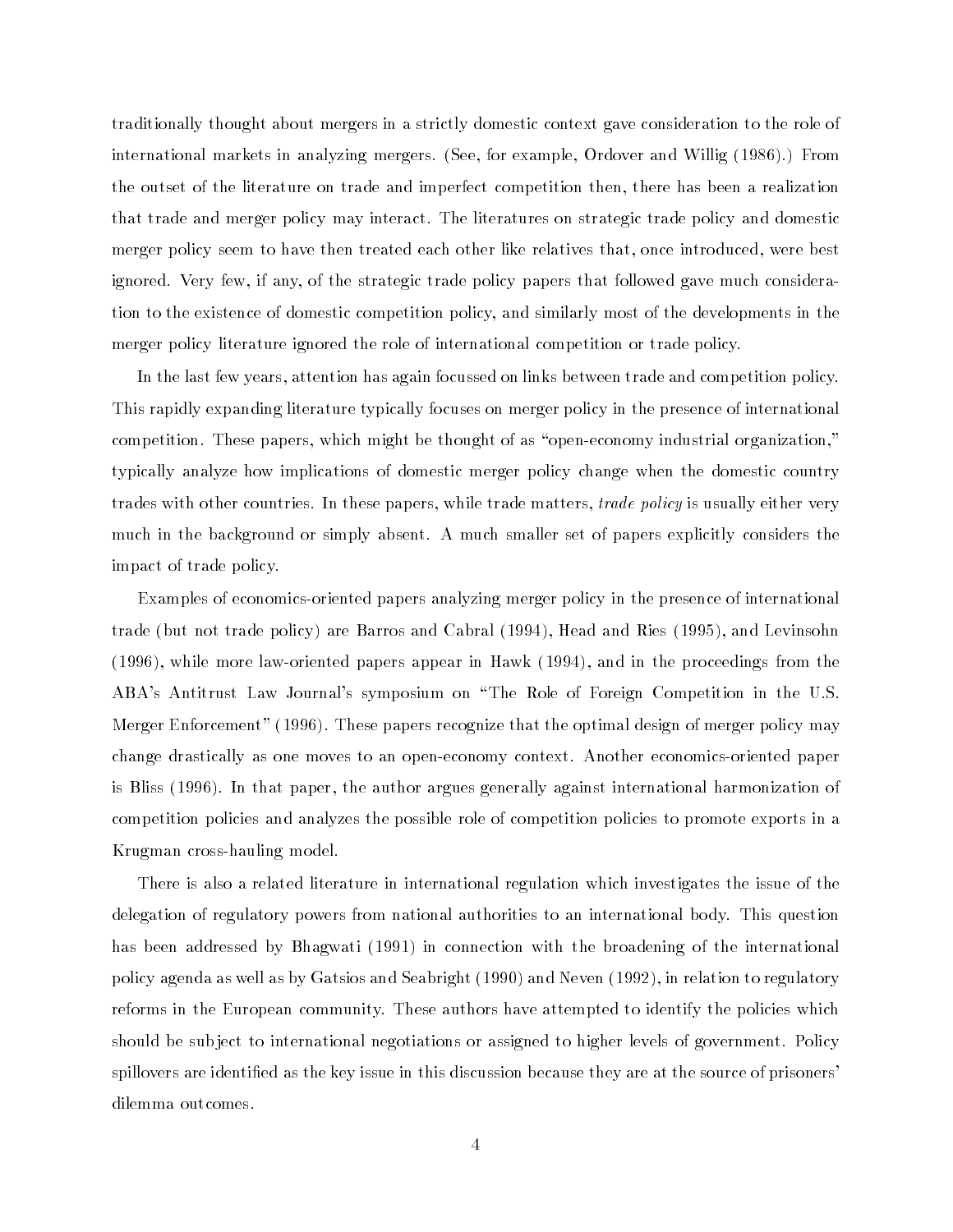Another branch of the literature consists of papers which more explicitly examine links between trade policy and competition policy. Indeed, titles such as \Competition and Trade Policy: Identifying the Issues After the Uruguay Round," (Lloyd and Sampson, (1995)) "Competition Policy and Trade Policy: Mediating the Interface," (Trebilcock, (1996)) Competition, Competition Policy and the GATT (Hoekman and Mavriodis, (1994)) and \Trade Policy and Competition Policy" (Motta and Onida, (1996)) suggest that we are not the first to think about these links. Here, papers are aptly divided into more applied policy papers and more analytically formal papers. The papers listed immediately above fall into the former category. We now discuss in more detail examples of the latter which are most closely related to this paper.

Neven and Seabright (1997) formally show that trade liberalization and competition policy might be substitutes in terms of their effects. For instance, in one of the several models in their paper, they show how liberalizing trade might increase competition in the home market and hence might perform the same task as competition policy, with the latter interpreted as promoting competition.2 Their focus is not on optimal policy responses by the government, but rather on the changes in firms' incentives to engage in anti-competitive practices. They write that "static models .... confirm the widely held presumption that trade liberalization has pro-competitive effects." Neven and Seabright are careful, though, to point out that in more complicated, often repeated game frameworks, the insights from the static framework may not be robust. They conclude that \Overall, our analysis suggests that unalloyed condence that trade liberalization will address problems of uncompetitive market structure ... would be inappropriate. Nevertheless, it supports the general presumption that trade and domestic competition policies are substitutes, albeit imperfect ones." (Our italics.)

Bond (1997) develops a political economy model of merger policy in which the government maximizes a social welfare function to decide whether or not to allow various mergers. Bond argues that the sorts of mergers that would be allowed when competing states make the decision differ from those that would be allowed when a federal government makes the decision. The model is then used to analyze how merger policy differed in the era during which U.S. states set competition policy and more recently when the federal government set the policy. Bond draws analogies between setting policy at the federal level and setting competition policy in the context of a customs union.

Rysman (1997) is more closely related to ours. Rysman uses a linear Cournot model in which a country first selects the number of firms in the industry, then sets the optimal trade policy, and

 $^+$  With "competition policy" we refer in this paper to the usage of anti-trust instruments, rather than policies that promote competition as such. Hence, the last qualication in the statement in the text.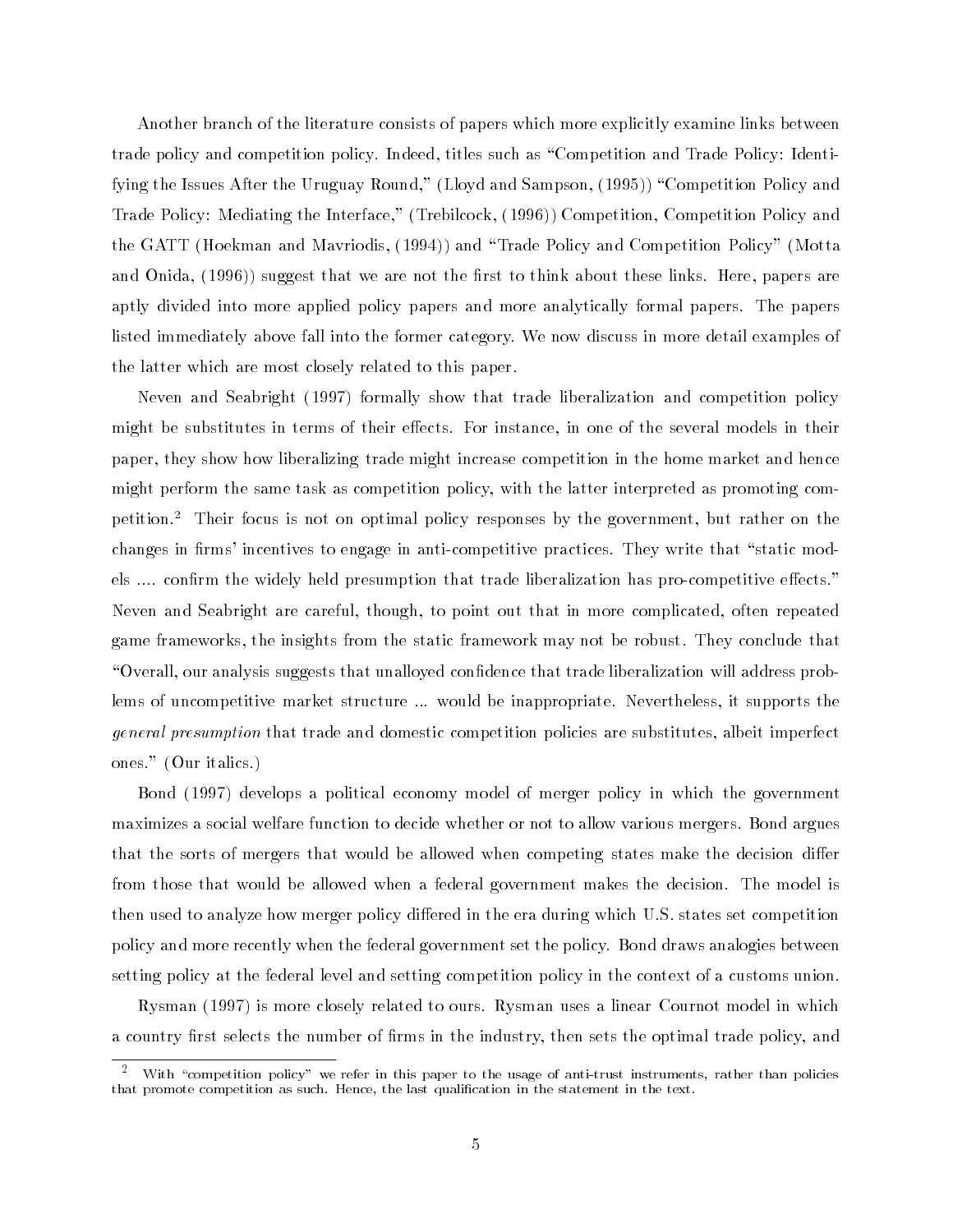firms then compete in a Nash fashion. Rysman's model only considers a scenario in which firms from the home and foreign countries compete in a third market. Rysman finds that the strategic benefits from choosing a large number of firms due to the commitment this confers are negated by the foreign subsidy in the second period. Since, by assumption, there is no consumer surplus to consider, Rysman finds that countries choose a monopoly and subsidize that monopoly. When subsidies are restricted, such as under the GATT, countries move toward greater competition.

Our paper is most closely related to work done concurrently and independently by Richardson (1996). The approaches and issues addressed are quite similar. Like us, Richardson works with a model in which countries strategically set both merger policy and trade policy. We differ by placing the issues in a more general context, addressing the role of a broader range of trade policies (i.e. subsidies as well as tariffs), and considering merger technologies that give rise to both fixed cost savings and lower marginal costs. Richardson, though, examines issues relating to customs unions which we do not.

#### 3. The model

The model is a two country partial equilibrium set-up. Merger policy takes the particular form of choosing the optimal level of industry concentration. The number of identical firms in the home (foreign) country is given by  $m(n)$ . We assume that markets are segmented and that firms produce with constant marginal costs  $c$  and fixed costs  $f$ . In a later formulation, we will allow the constant marginal cost to depend on the degree of concentration, in order to capture the notion of "marginal" cost synergies." Firms compete in Cournot fashion. The markets are thus strategically separated in the sense that firms' decisions concerning one market don't affect their incentives in the other market. On the demand side of the model, we consider the homogeneous products case. Introducing the next-simplest case of symmetrically differentiated products as in the CES utility representation significantly complicates the welfare analysis, both since entry will introduce variety effects, and since firms' first order conditions become much more involved.

As noted above, the intention is to focus on structural aspects of merger policy. The paper will not explicitly take into consideration firms' incentives to merge. To do this would require a theory of endogenous merger formation, something that would substantially complicate the analysis.<sup>3</sup> One cannot generally assume that governments can achieve any level of concentration it desires simply

 $\degree$  Note that the traditional criterion for merger incentives — that the merging group's profit after merger is larger than in the initial situation — in itself does not provide a theory of merger formation, since it is constrained to a comparison of two out of many possible configurations of merging firms. (See Horn and Persson (1996).)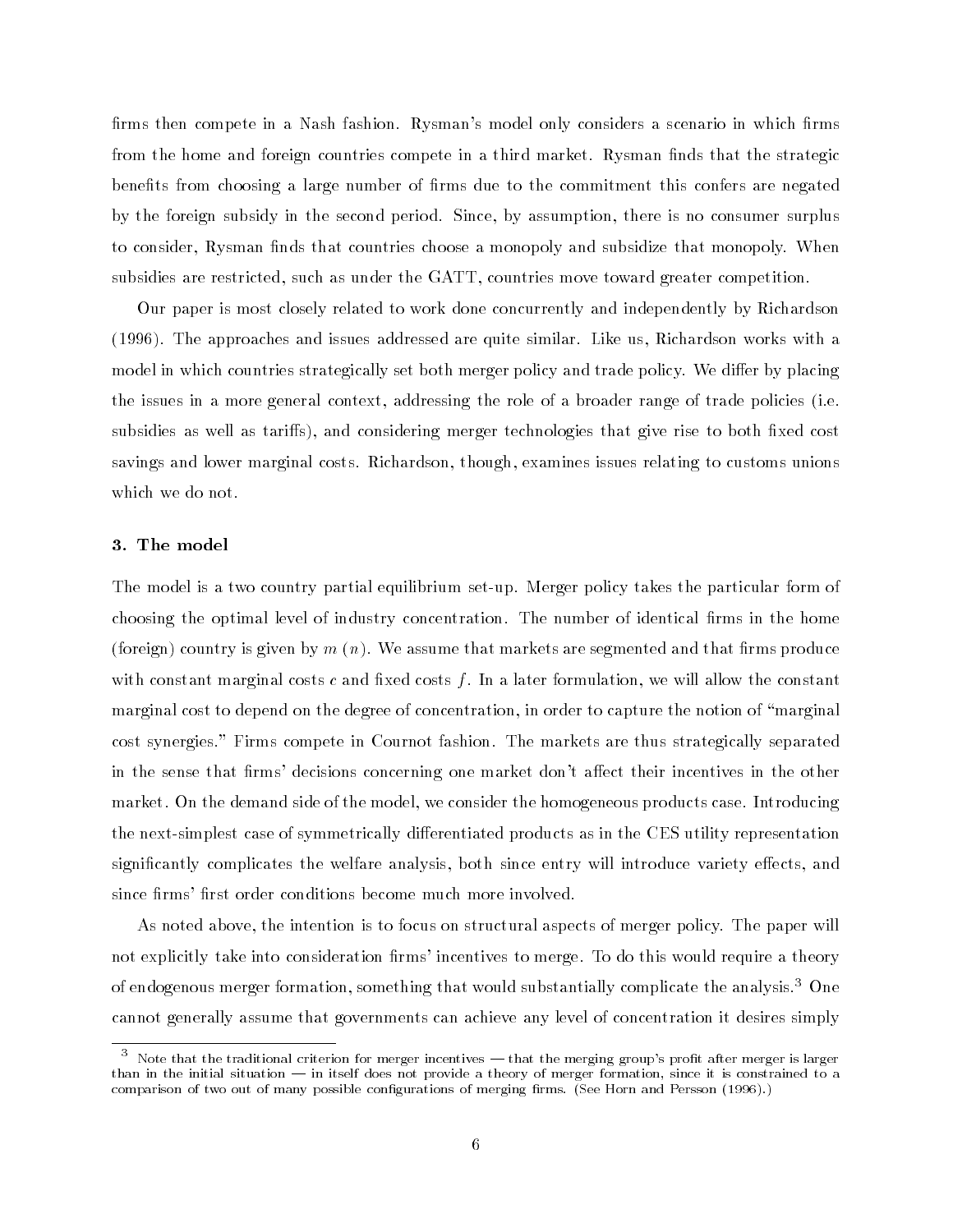by deciding on an upper degree of concentration, since firms may not want to merge to this extent. Nevertheless, we assume that our governments, in the long run, can set the desired degree of industrial concentration, and our merger policy hence also borrows features of industrial policy.4 To our defense, note that our disregard of the short-run merger incentives has a direct counterpart in much of the industrial organization and strategic trade policy literature: if firms don't have incentives to merge in these models (whatever the appropriate theory of merger formation is), they are likely to want to divest. However, for unexplained reasons this is typically not permitted in these models.

Trade policy for the home (foreign) country is represented by the choice of a variable  $r(s)$ . We will for the time being concentrate on the case of export subsidies (or export taxes if negative), but we will later consider specific tarifis. Let  $\Pi^n(m,n,s)$  be the variable profits per firm in the home market, and let  $\Pi^s(m,n,r)$  be the corresponding pronts in the foreign markets net of the subsidy. The reduced form welfare level for the home country is given by  $V(m, n, r, s)$ , and consists of consumer surplus,  $CS(m, n, s)$ ; industry variable profits from sales to the home market.  $H(m,n,s)\equiv m\Pi^{n}(m,n,s)$ ; industry variable profits from export sales to the other country net the export subsidy,  $E(m,n,r) \equiv m \Pi'(m,n,r)$ ; and industry fixed costs,  $m \tau$ . In general, then,

$$
V(m, n, r, s) = CS(m, n, s) + H(m, n, s) + E(m, n, r) - mf.
$$

The model above is very, very simple. Somewhat surprisingly, even this model typically yields ambiguous answers to key questions. We believe this, in and of itself, is actually informative in that it warns us not to expect any simple relationships between trade and competition policies. Nonetheless, in an effort to derive more definitive results, we will sometimes impose more structure on the model. In these instances, we will assume that there is a linear industry demand,  $p = a - bQ$ . in each national market.

Before employing this model in any detail, it is useful to first reiterate why we are doing the analysis in the first place. As noted in the introduction, the policy concern that motivates this analysis is that as trade policy is liberalized, governments will have an increased incentive to act in a beggar-thy-neighbor fashion in setting their competition policy. If this is true, the role of internationally coordinated competition policy policy may be enhanced. The implicit assumption in this argument is that governments are acting rationally in their own (as opposed to global) self-interest and they do so before, as well as after, any trade liberalization. For example, in

 $^\circ$  As long as profits are positive, as they are in our parametric models below, the government can also influence entry.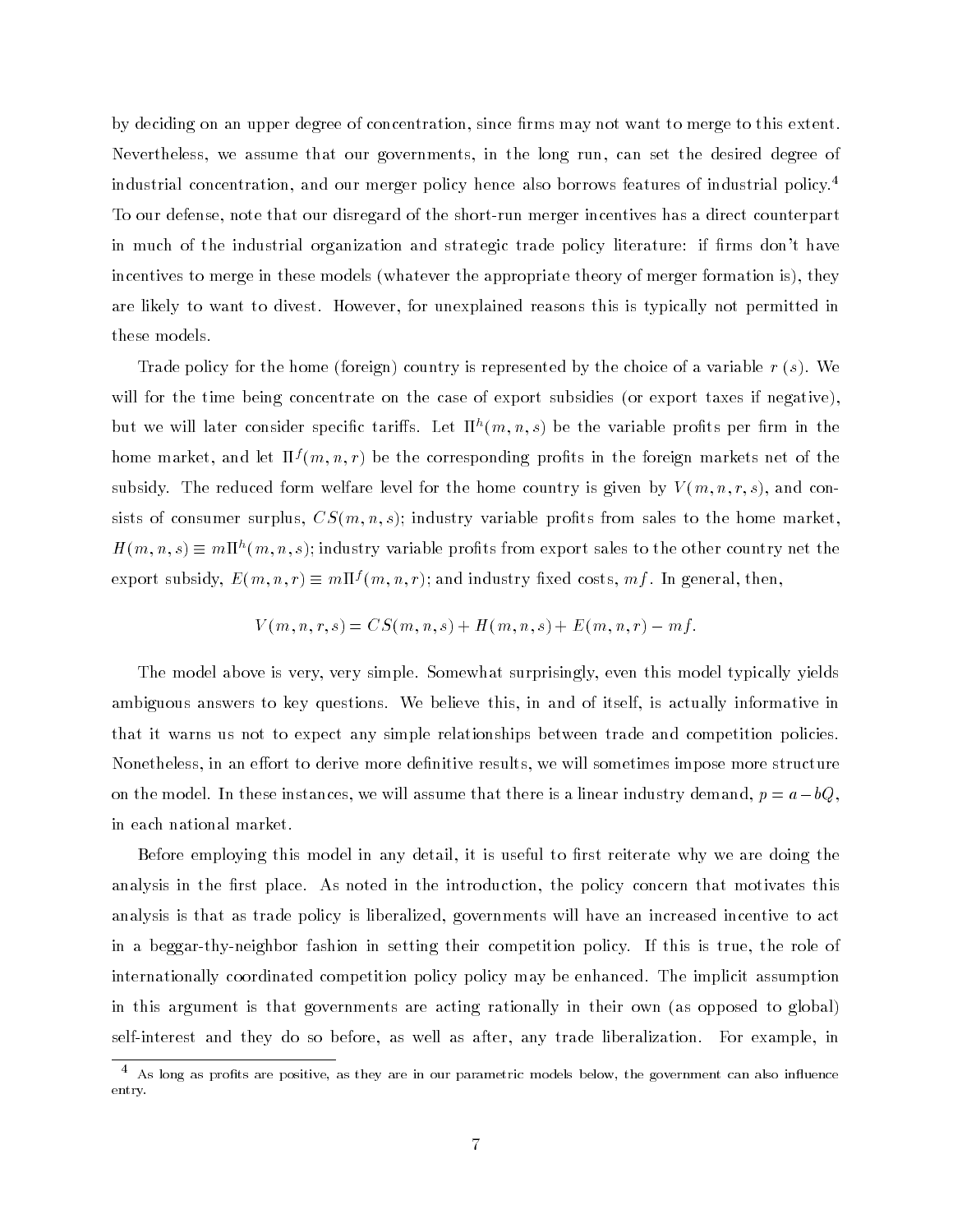our equilibrium framework, governments have an incentive to engage in trade policy. The same market structures that underlie this incentive also provide an incentive for the government to engage in competition policy. At the heart of the analysis is the interaction of these two sets of incentives. The question then becomes one of how this rational behavior is impacted by trade liberalization. Formally, this involves analyzing how first-order conditions with respect to merger policy are affected by the trade policy regime. Note that this approach differs fundamentally from that of asking how the "need" to pursue vigorous competition policies is affected by trade liberalization. Our approach is, in this respect, the same as that of Richardson, Bond, and Rysman.

We will consider cases where the trade policy is discretionarily determined by each country, and where it is constrained by an international trade agreement (the "GATT"). Similarly, we will consider cases where merger policies are set at a national as well as an international level. To better understand this interaction between policies and between countries, it is useful to initially highlight the channels through which trade by itself affects an individual country's incentives with regard to merger policy (which is modeled here as the country's optimal degree of concentration.) This is only an intermediate step, since the full analysis will have to take into consideration the interplay between the setting of trade trade and merger policies in the two economies.

#### 4. Trade and the incentives to concentrate production

In this section, we use the framework developed above to begin to investigate links between international trade and a country's optimal degree of concentration while assuming there is no trade policy intervention.

Absent trade, the utility of the home country is determined by the number of domestic firms m and is given by  $CS(m, 0, \cdot) + H(m, 0, \cdot) - mf$ . Hence, with consumer surplus increasing in the number of the set  $\{e, e\}$  and industry variable proteins declining in the number of the number  $\{e, e\}$ the optimal industrial concentration is in standard fashion such that the gain in consumer surplus from one more firm equals the sum of the resulting loss in industry profits and the additional fixed cost. Let  $m^a$  be the optimal degree of concentration in autarky.

There are two basic reasons why the optimal degree of concentration may differ in closed and open economies — trade enables home country firms to sell in foreign markets and it enables foreign firms to sell in the home country market. The home country's optimal degree of concentration is affected by trade through both these channels.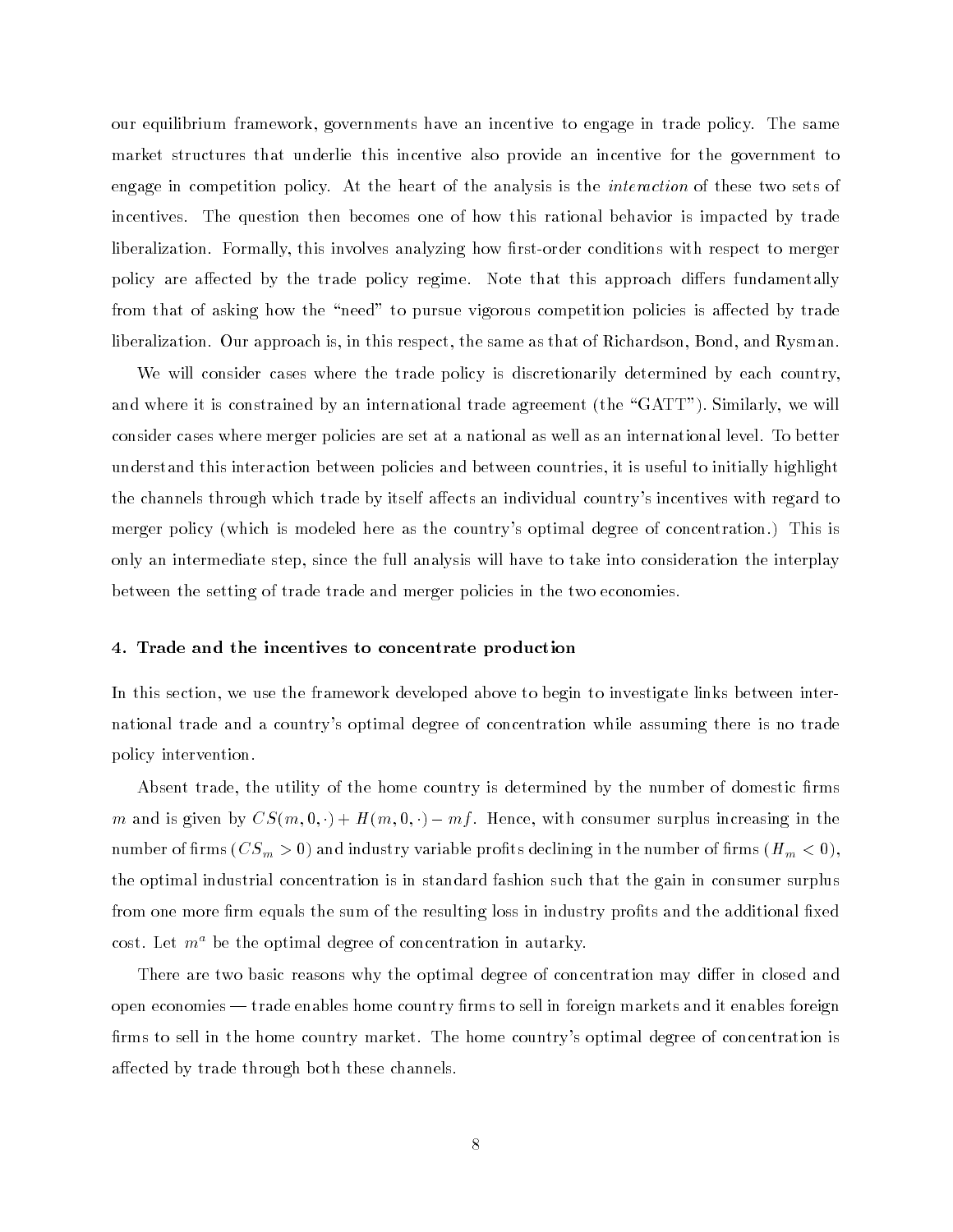#### 4.1 Foreign consumers

Consider first how the presence of foreign consumers affects the optimal degree of concentration. assuming that there are no foreign firms, and that the home country does not use its trade policy. Home country welfare is now given by:

$$
V(m,0,0,\cdot) = CS(m,0,0,\cdot) + H(m,0,0,\cdot) + E(m,0,0,\cdot) - mf.
$$

Dierentiating this expression w.r.t. m, and evaluating Vm at the autarky optimal level of industrial concentration yields:

$$
V_m(m^a,0,0,\cdot)=E_m(m^a,0,0)
$$

Since  $E(m,0,0) \equiv m \Pi^{\gamma}(m,0,0)$ , and industry profits typically decrease in the number of firms,  $E_m(m, 0, 0)$  is in general negative. This is because there are no foreign firms and hence no foreign prots to shift. Domestic prots from the foreign market, then, are going to be maximized with collusion as any competition in the foreign market is destructive. With  $V_m(m^*,0,0,1)< 0$ , adding a firm, relative to the autarky number of firms, reduces welfare, hence the optimal number of firms in the exporting free trade equilibrium will be smaller than the optimal number of firms in the autarkic equilibrium. Thus, the presence of foreign consumers yields an incentive for the domestic country to increase the degree of concentration.

#### 4.2 Foreign producers

International trade also implies competition from foreign firms, and the degree of this competition is in
uenced by the degree of foreign concentration. We begin by examining how foreign concentration affects the optimal degree of concentration among home firms, i.e., whether the two policies are strategic substitutes or complements. For the sake of clarity we continue to assume that neither country uses trade policies. The impact on the home country's incentives is now captured by the relevant mixed derivative

$$
V_{mn}(m,n,0) = CS_{mn}(m,n,0) + H_{mn}(m,n,0) + E_{mn}(m,n,0)
$$

Given our assumption of a symmetric demand structure, the lack of trade barriers means that we can write welfare as

$$
V(m, n, 0, 0) = CS(N) + m\Pi(N) - mf
$$

where  $N = m + n$ , and  $\Pi(N)$  is total variable profits per firm resulting from home and foreign markets. The mixed derivative can hence be expressed as

$$
V_{mn} = CS_{NN} + \Pi_N + m\Pi_{NN}.\tag{1}
$$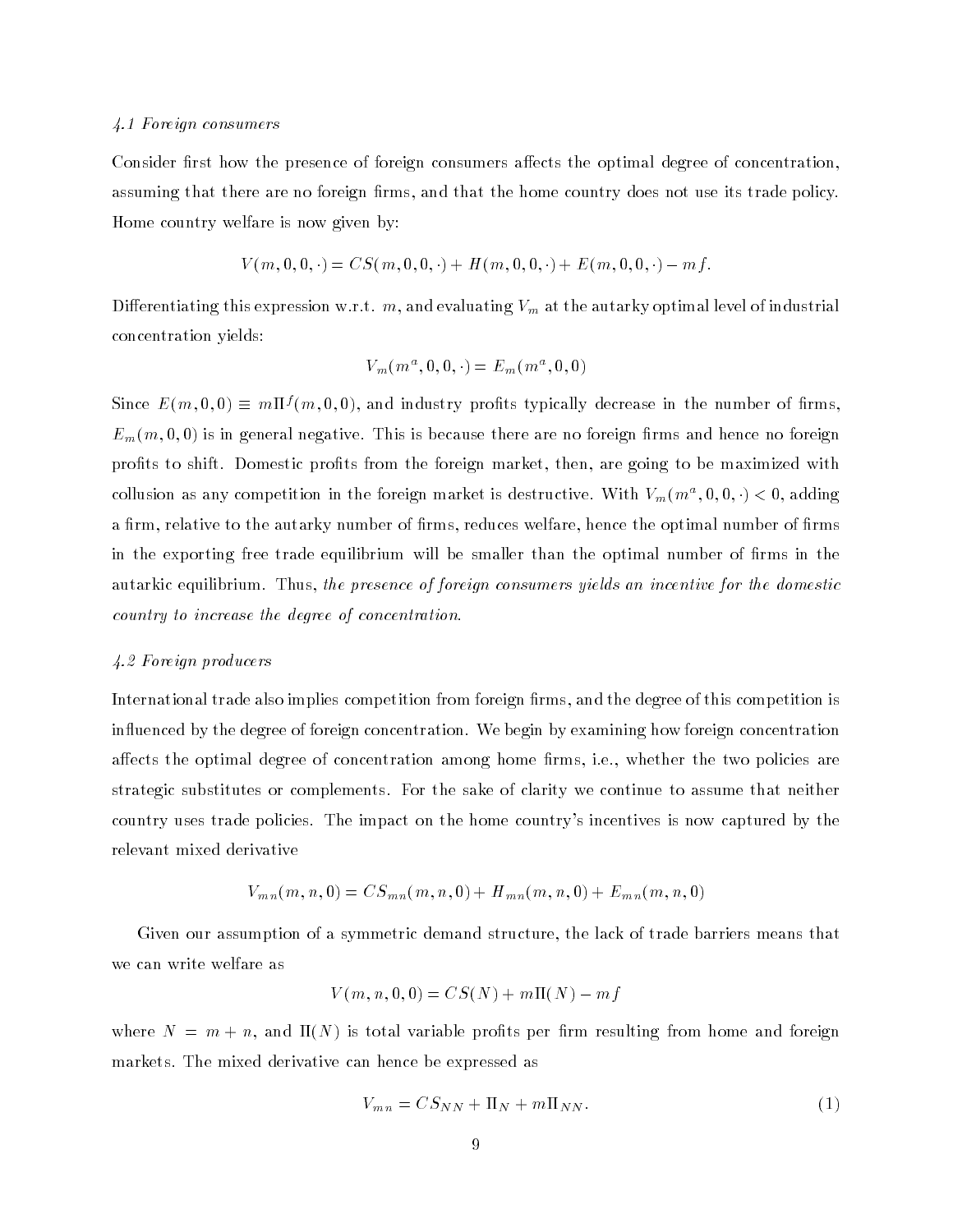This expression shows how the incentives for domestic concentration change with the introduction of another foreign firm.

To interpret (1), note that since output is homogeneous, we can rewrite the consumer surplus as

$$
CS(m, n, s) \equiv CS(Q)
$$
  

$$
\equiv \int_0^Q P(\xi) d\xi - P(Q)Q
$$

where  $Q \equiv Q(m, n, s)$  is the total output volume sold in the home country market, and  $P(Q)$  is the inverse demand function. We then have

$$
\widetilde{CS}_{QQ}(Q) = -P' - QP''
$$

Hence, a sufficient condition for  $\widetilde{CS}$  to be convex in total output is that  $P'' \leq 0$ .

Now return to  $(1)$ . The first term gives how the benefit to consumers of another domestic firm changes with the introduction of another foreign firm. Expressing the consumer surplus as  $CS(Q(N))$ , we have:

$$
CS_{NN}=\widetilde{CS}_QQ_N^2+\widetilde{CS}_QQ_{NN}
$$

with general demonds, the term  $\mathcal{N}(N)$  will depend on the third order depend on the third order density of demand, and will thus be annually signed. But, with linear demands, CSNN is uncertained as used in the state of consumer surplus is convex in total output ( $\cup$   $\beta QQ > 0$  ), but the latter is concave in the number of rms (QNN <sup>&</sup>lt; 0), and the latter eect dominates the former.

The second term in (1) represents the fall in profit per domestic firm with the introduction of another foreign firm to the market, and hence is negative. This effect tends to make foreign and domestic concentration strategic substitutes.

To interpret the third term in (1), this is the industry-level problem in  $\mathcal{N}$  as the industry-level problem in  $\mathcal{N}$ of entry of another domestic firm. The third term then gives how this industry profit destruction changes when a foreign firm enters. Absent more structure, this term is also ambiguously signed. This is even true in the linear model where

$$
H_{mn} = E_{mn} = \frac{2(a-c)^2(2m-n-1)}{b(m+n+1)^4}
$$

(still assuming the export subsidies are nil.) This term can take on either sign, and will tend to be negative the lower is the degree of foreign concentration.

The sign of VMN is inportant in that it yields international about the strategic relationships  $\mathbb{P}^1$ between merger policies in the two countries, similar to the issue of whether outputs or prices of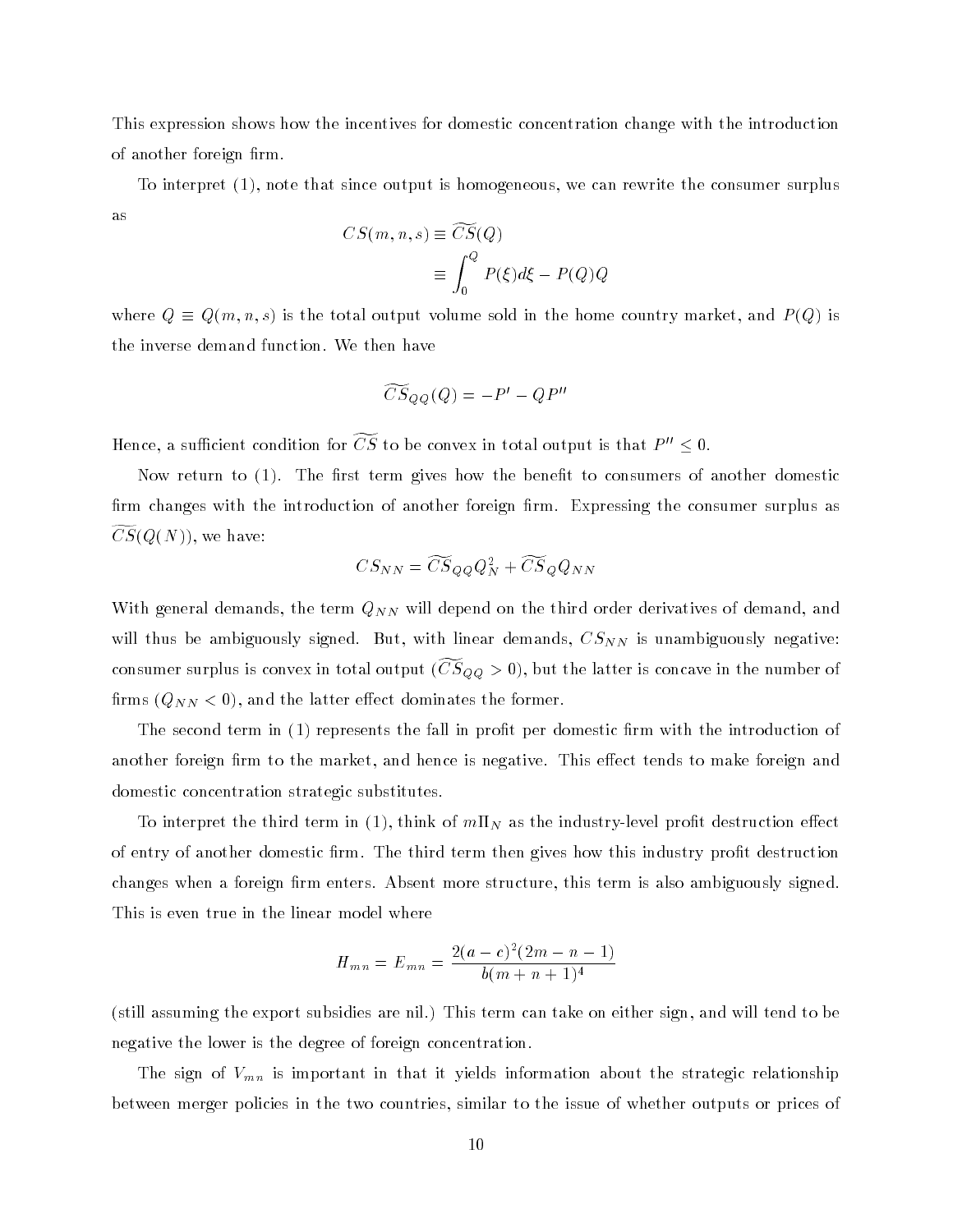rms are strategic substitute or complements. If  $\mathcal{U}$  is the original response or complements. If  $\mathcal{U}$ on part of the home country to increased foreign concentration, is less (more) concentration. We cannot sign this derivative in general. However, it is noteworthy that it is not sign-able even in the linear case:

$$
V_{mn} = \frac{3(a-c)^2(2m-2n-1)}{b(m+n+1)^4}
$$

We conclude that the fundamental issue of whether more foreign competition yields incentives for more or less domestic competition cannot be determined unambiguously, and that restricting the analysis to the linear model does not change this ambiguity. This may appear somewhat surprising, considering the intuitively appealing notion that increased international competition should lessen the need for domestic competition, and thus for a restrictive merger policy. It is indeed correct in that international competition is a substitute for domestic competition, in the sense that it can perform the same role of disciplining firms serving the domestic market. However, the incentives with regard to merger policy are determined by how increased foreign competition affects the *marginal* benefits and costs of domestic concentration. Hence whether foreign and domestic competition are strategic substitutes or complements is a much more subtle issue. From an analytic point of view, this is a simple point. But it is a crucial point if one is to understand why our results differ from those of the earlier literature.

#### 5. Export subsidies and the incentives to concentrate production

The previous section looked at how international trade affects competition policy incentives. International trade was, by assumption, free trade, so trade policy played no role. The main goal of this paper, though, is to consider the impact of trade liberalization on the equilibrium degree of concentration. In this section, we take a step towards that goal by introducing export subsidies. We first investigate how a country's merger policy interacts with its choice of export subsidy. We then investigate how the home country's merger policy interacts with the export subsidy of its trading partner.

#### 5.1 Domestic export subsidies

Because of the strategic separability between the two markets, the optimal export subsidy depends only on conditions in the foreign market. The optimal subsidy is implied by the first order condition:

$$
V_r(m,n,r,s) = 0 = m \Pi_r^f(m,n,r),
$$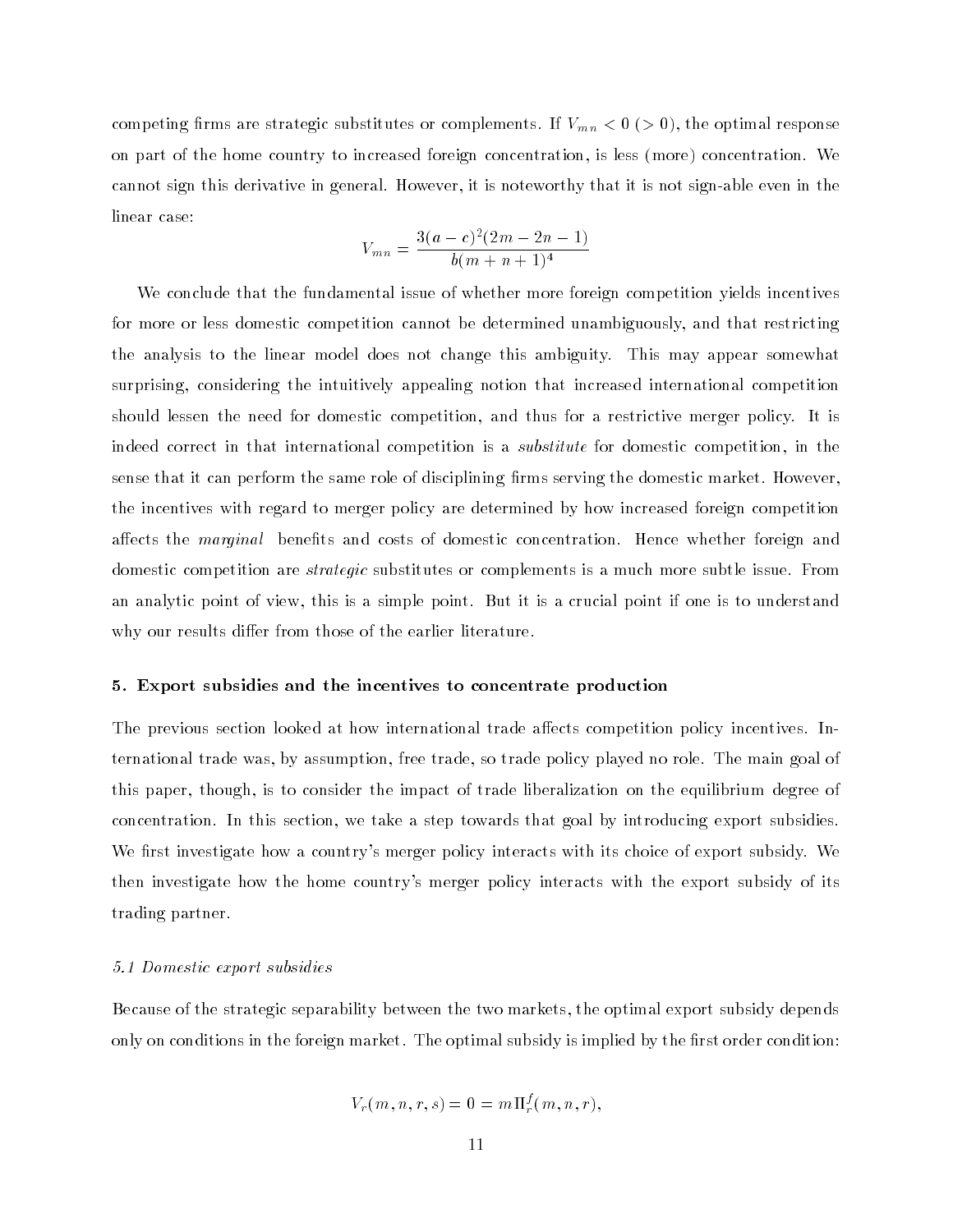hence its sign depends on whether home profits in the foreign market increase or decrease with the subsidy. In the special case where there are no foreign firms, the optimal subsidy would be negative. In this case, the negative subsidy (tax) works to deter destructive competition. More generally, the optimal subsidy would be positive with foreign firms in the foreign market in the Cournot case. as shown by Brander and Spencer (1985) and negative in the Bertrand case, as demonstrated by Eaton and Grossman (1986).

The direct impact of an exogenous change in the domestic export subsidy on the incentives with regard to the domestic degree of concentration, is given by

$$
V_{mr} = \frac{\partial^2}{\partial m \partial r} [m \Pi^f(m, n, r, s)]
$$
  
=  $\Pi_r^f(m, n, r) + m \Pi_{mr}^f(m, n, r),$ 

since a change in the subsidy has no impact on domestic consumer surplus or profits from the domestic market. In order to disentangle the various forces determining the sign of this expression, we will first assume the absence of foreign competition in the export market, so that the role of the export subsidy is to facilitate the extraction of foreign consumer surplus. We will then consider the case when it is used as a "strategic trade policy" instrument, i.e., to shift foreign producer surplus.

Absent for are two basic foreign competition, there are two basic forces at work in determining the sign of  $\Omega$ To see this, let  $X(m, r)$  be the industry output sold in the foreign market:  $X(m, r) \equiv mx(m, r)$ where  $x(m,r)$  is the reduced form output per firm in the foreign market. Due to the linear cost structure, variable profits in the foreign market can then be written as:

$$
m\Pi^{f}(m,0,r) = P(X(m,r))X(m,r) - cX(m,r)
$$

$$
\equiv \Pi^{M}(X(m,r))
$$

Note that  $\Pi^M(X)$  is simply the profit function that a monopolist would face if selling in the foreign market at constant marginal cost  $c$ . We assume that this profit is concave in the output volume. Also, let  $r$  (m) be the optimal trade policy, given some arbitrary degree of domestic concentration  $m$ :

$$
V_r(m,0,r^*(m),\cdot) \equiv 0.
$$

Hence,

$$
\Pi_X^M(X(m,r^*(m)))=0.
$$

Absent foreign competition, the optimal export subsidy induces the firms in the industry to jointly act as a monopolist in the foreign market. Since the oligopoly is over-producing compared to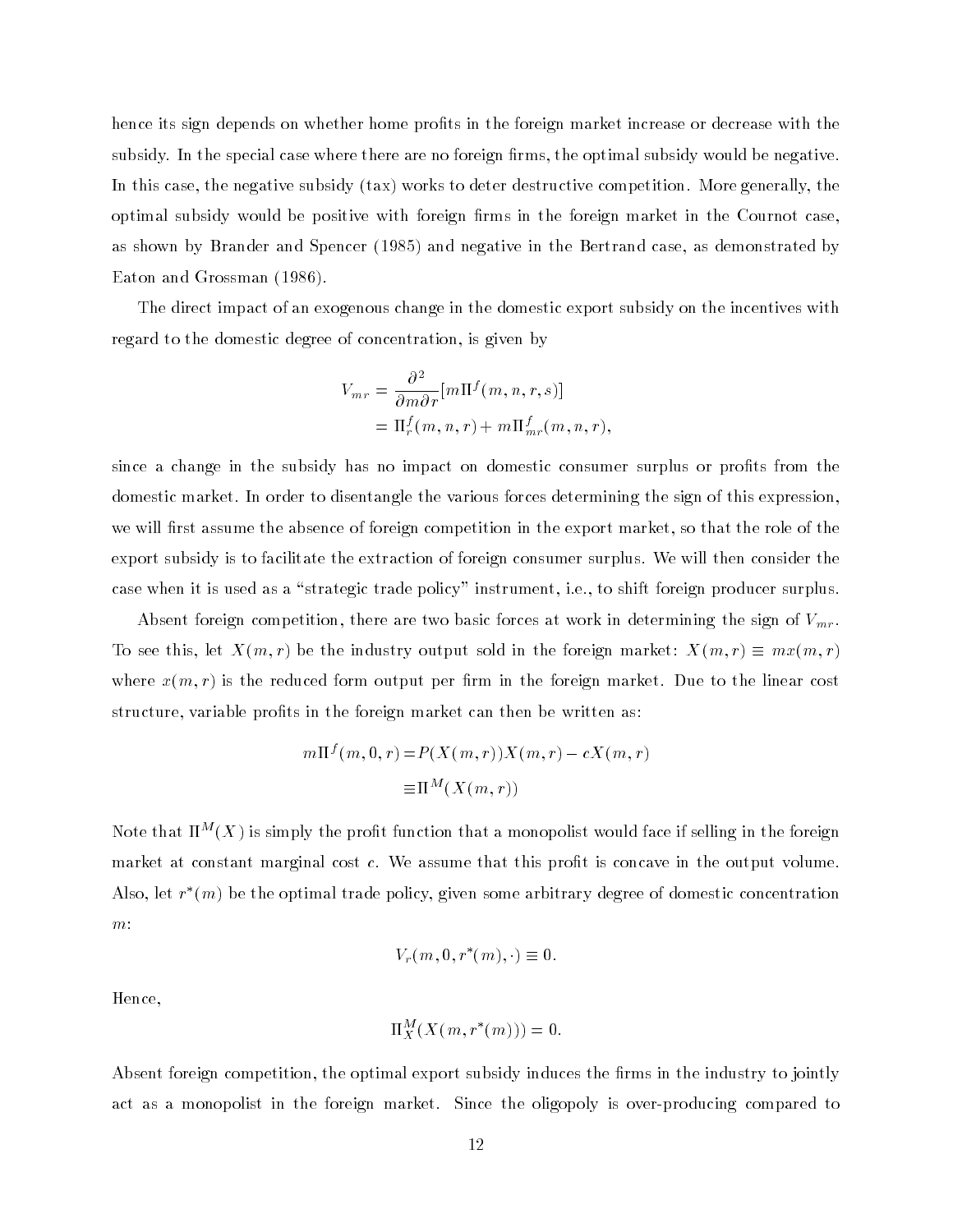the optimal behavior of the monopolist, the optimal trade policy is to tax the foreign sales of the oligopolists. This is welfare maximizing since subsidy revenue is a pure transfer and any competition in the foreign market would just destroy profits.

Now return to the mixed derivative linking trade and merger policy in the case of no foreign firms:

$$
V_{mr} = \Pi_{XX}^M X_m X_r + \Pi_X^m X_{rm}
$$

At the optimal trade policy,  $r$  , this derivative is given by:

$$
V_{mr}(m,0,r^*(m))=\Pi^M_{XX}X_mX_r,
$$

since  $\Pi_X^\infty = 0.$  The first element of the product on the right-hand side is negative by the concavity of the profit function. The second element,  $X_m$ , gives the effect on industry output of the entry of an additional firm, and this will be positive. (Were this not the case, consumers would lose from the entry of an additional results must be the third element, which equals matrix  $\alpha$ the impact on industry output of an increase in the subsidiary. Hence, Vmr  $\alpha$ 

It is reasonable to think of trade liberalization as  $r$  moving toward zero. The above finding then implies that absent foreign competition, the optimal degree of domestic concentration increases with a small move toward home country trade liberalization. Intuitively, the negative mixed derivative  $V_{mr}$  directly reflects on the link between a country's optimal merger policy and its trade policy. Starting at the optimal export tax, a small reduction in this tax (an increase in  $r$ ) will induce the home country to reduce the number of firms. This is simply a reflection of the fact noted above: Absent export subsidies and foreign competition, it is optimal for the domestic economy to be a monopolist in the foreign market. Adding domestic consumers into the picture introduces a tradeoff and calls for a larger number of firms. The domestic export subsidy tends to ease this conflict between what is the optimal degree of concentration in the domestic and in the foreign markets. In fact, with two markets, the two policy tools  $m$  and  $r$  allow the home country to reach a first best with regard to capturing surplus in the foreign market.

Finally, in the case of the linear Cournot model we can also show that  $V_{mr}(m, 0, r) < 0$  even if the export subsidy is not optimally set, as long as  $r > r$  (m) (recall that  $r$  (m)  $<$  0 in this case). This can be seen from the fact that for  $n = 0$ ,

$$
V_{mr} = -\frac{(a-c)(3m-1) + mr}{b(m+1)^3}
$$

Since this expression is negative at  $r = r/(m)$ , it must be so a *fortiori* for larger values of r.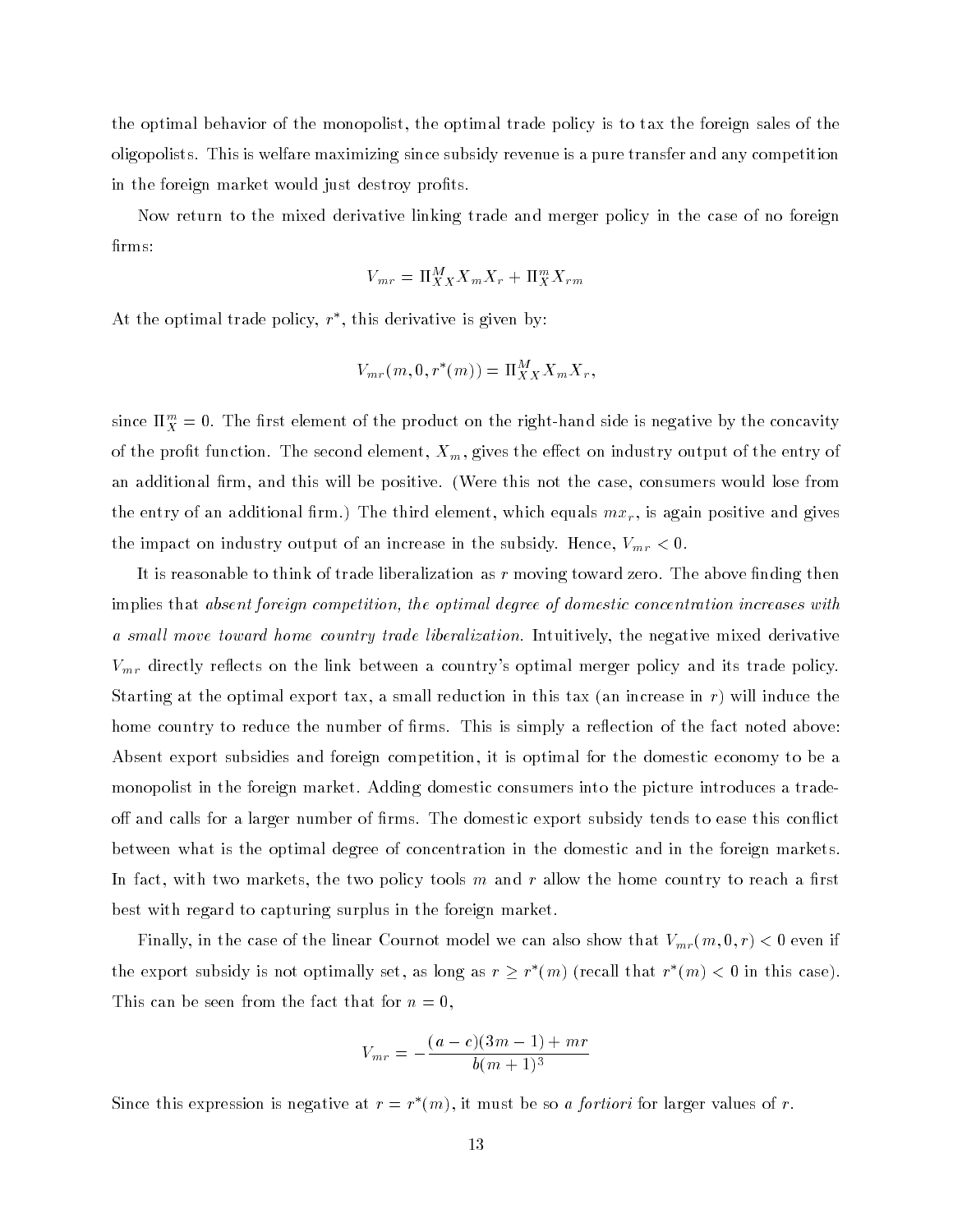Next, we add foreign producers back into the calculus. Export subsidies (or taxes) now play a role in addition to just restricting destructive competition in the foreign market. Now, export subsidies may serve to shift profits from the foreign to the domestic firms, as demonstrated by Brander and Spencer (1985). These subsidies, though, may also interact with the optimal degree of concentration  $-$  this is indeed the expressed fear behind some of the calls for international agreements on competition policies. It is difficult in general to draw any affirmative conclusions regarding the link between the two types of policies. Formally, the question boils down to whether  $V$ mr is positive for negative for negative for negative for  $\alpha$  in the previous subsection is not directly in the previous subsection is not directly in the previous subsection is not directly in the previous subsection applicable, since it relied on the absence of foreign firms. However, in the linear model, we have that  $\mathcal{C}$  is a contract in the presence of foreign  $\mathcal{C}$  is at the exponential is at the optimal is at the optimal is at the optimal is at the optimal is at the optimal is at the optimal is at the optimal is at the level

$$
r^* = -\frac{(a-c)(m-n-1)}{2m(n+1)},
$$

since in this case

$$
V_{mr} = -\frac{(a-c)(n+1)}{b(m+n+1)^2} < 0.
$$

But, when  $r$  is not optimal, the presence of foreign firms make the sign of the mixed derivative unclear. For instance, at  $r=0$ ,

$$
V_{mr} = -\frac{(a-c)(n+1)(3m-n-1)}{b(m+n+1)^3}
$$

This expression is positive for  $n > 3m - 1$ . In such a case the introduction of a small positive export subsidy, which in itself would increase welfare since

$$
V_r = -\frac{(a-c)m(m-n-1)}{b(m+n+1)^2} > 0
$$

at  $r = 0$ , would give an incentive to the home country to reduce the degree of domestic concentration.

In sum, there is no unambiguous relationship between the level of the domestic export subsidy and the optimal degree of concentration, and this is true even in the linear case.

#### 5.2 Foreign export subsidies

We next consider export subsidies levied by the foreign government. The direct impact of the foreign subsidy on domestic welfare is

$$
V_s = CS_s(m, n, s) + H_s(m, n, s)
$$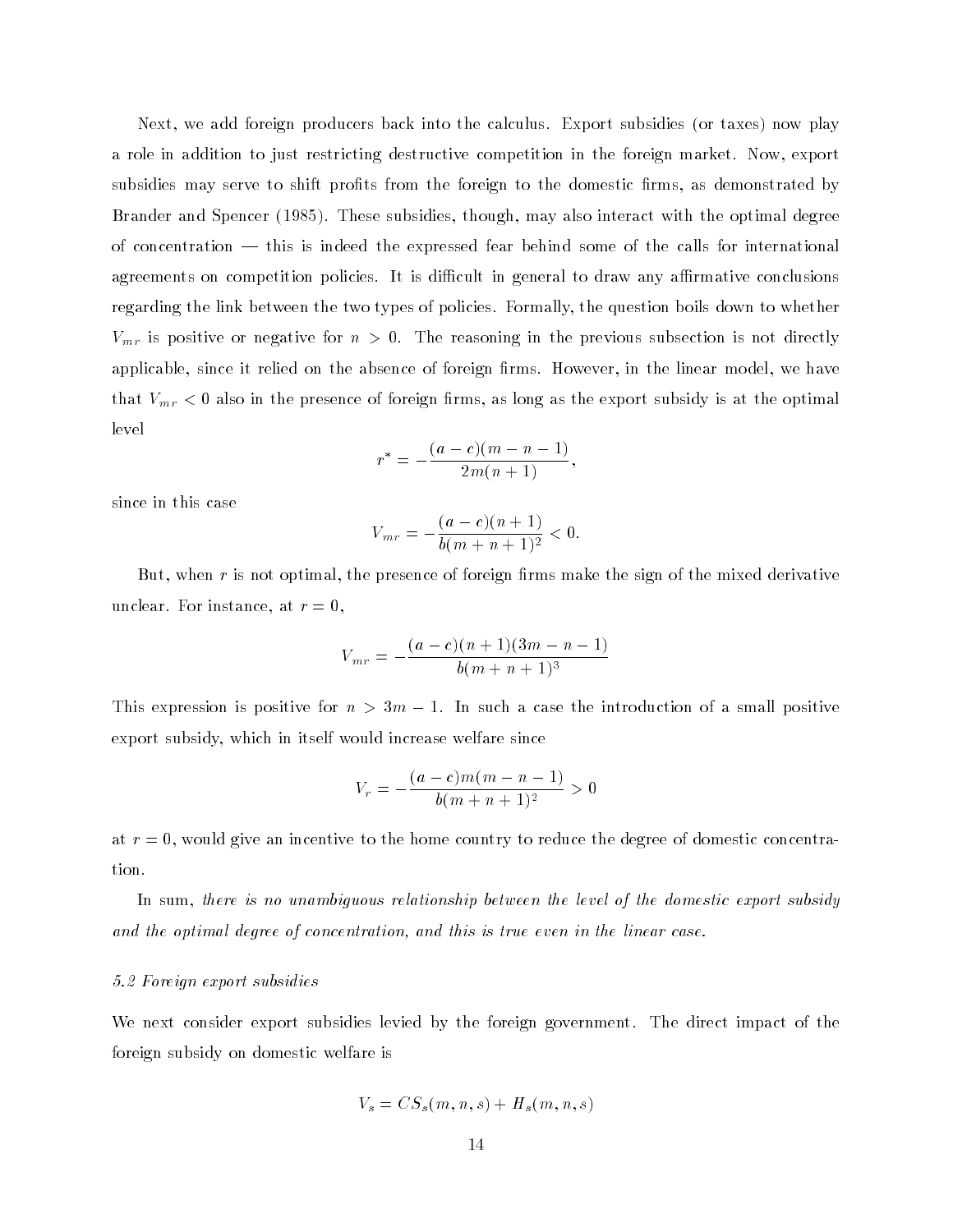In a standard model, the first term is positive, reflecting the gain to consumers from increased total supply to the market, and the second term is negative, since the subsidy yields a smaller market share for the domestic producers. The balance of these terms cannot be determined a priori: the negative profit shifting effect may outweigh the gain to consumers. For instance, in the linear model<sup>5</sup>

$$
V_s = \frac{n}{b(m+n+1)^2} [(a-c)(n-m) + ns(2m+1)],
$$

a foreign export subsidy definitely benefits the domestic economy if  $n \geq m$ , while it will be detrimental if

$$
n < \frac{(a-c)m}{a-c+2sm+s}.
$$

Now turn to the implication of the foreign subsidy for the incentives with regard to the optimal degree of concentration:

$$
V_{ms} = CS_{ms}(m,n,s) + H_{ms}(m,n,s)
$$

Not surprisingly, this is also of ambiguous sign. The basic impact of the foreign subsidy is to increase the output of foreign firms, to reduce that of domestic firms, while in the aggregate yielding an output expansion. The term CSms measures the change in the sensitivity of consumer surplus to the number of domestic firms. With homogeneous outputs, it can be rewritten as

$$
CS_{ms} = \widetilde{CS}_{QQ}Q_sQ_m + \widetilde{CS}_{Q}Q_{sm}
$$

 $\Lambda$ gain, both CDQQ and  $Q_{sm}$  are of ambiguous sign, with the latter involving third-order derivatives of the demand function. A similar ambiguity applies to the sign of  $H_{ms}$ . This basic lack of a clear impact of s on the incentives w.r.t.  $m$  is also evidenced by the fact that in the linear Cournot model,

$$
Sgn[V_{ms}] = Sgn[(a-c)(m-3n-1) - 2ns(m-n)]
$$

which clearly can take on either sign. We conclude that the impact of the foreign export subsidy on the optimal degree of domestic concentration simply depends on the details of the situation.

 $^\circ$  These equations are very similar to those derived in Dixit (1984). The key difference between Dixit's work and ours is that Dixit was concerned with the first derivatives (i.e.  $V_s$ ) whereas we focus on the second mixed derivatives. Dixit's work, then, is an essential building block to ours.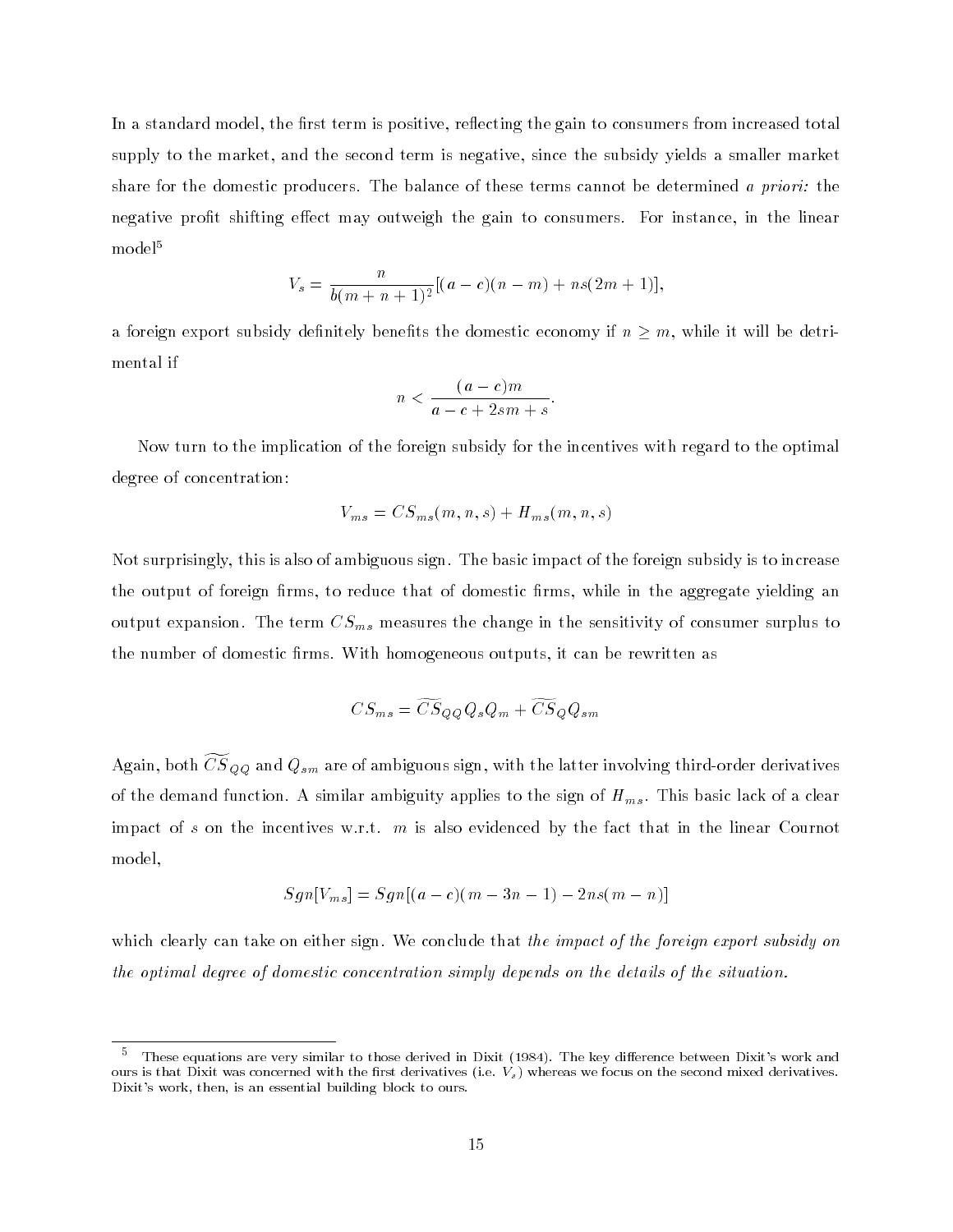#### 6. Export subsidies and the equilibrium degree of concentration

Thus far we have examined the incentives the home country faces without considering the fact that the foreign country may also be strategically setting trade and merger policy. In order to consider the impact of multilateral trade liberalization, however, one must take into consideration the fact that the foreign country will also change its policies in response to the trade liberalization. To fix ideas, suppose one wishes to analyze the impact of the GATT, and that this is modeled as a move toward freer trade by both countries. In terms of the model, this amounts to reductions in both  $r$  and s, both of which will affect the home country's optimal degree of concentration. But this liberalization will also affect the foreign country's chosen degree of concentration, and this will in turn affect the home country's decision problem with regard to the degree of concentration. Thus, several of the affects we considered one-by-one in the pervious sections will now jointly impact the outcome.

We begin by assuming that countries simultaneously determine the degree of concentration and their export subsidies (if these are permitted by the trade regime). Depending on our interpretation of the two policies, it could be argued, though, that merger policies are of a more long run nature, and that it would be more natural to assume that the degree of concentration is determined prior to the decisions on trade policies, This case is considered later.

In order to facilitate the analysis, we concentrate throughout on cases where the countries are identical, so as to allow symmetric equilibria with  $r = s$  and  $m = n$ . There are four types of equilibria (in addition to autarky) that are of interest. In the "discretionary" equilibrium, given by the pair  $(m^*, r^*)$ , each country discretionarily chooses both its trade policy and the degree of  $\overline{\phantom{a}}$ concentration among domestic firms. This equilibrium is given by:

$$
V_m(m, m, r, r) = 0
$$
  

$$
V_r(m, m, r, r) = 0.
$$

In the "GATT" equilibrium (m<sup>g</sup>,U), countries continue to discretionarily choose concentration, but have agreed not to utilize export subsidies:

$$
V_m(m,m,0,0)=0\\
$$

There are then two cases where the degree of concentration is set by a supranational agency that maximizes world welfare. A first case, which is obviously of less practical relevance (but is still of interest in that it yields information about the externalities involved in the merger policies) is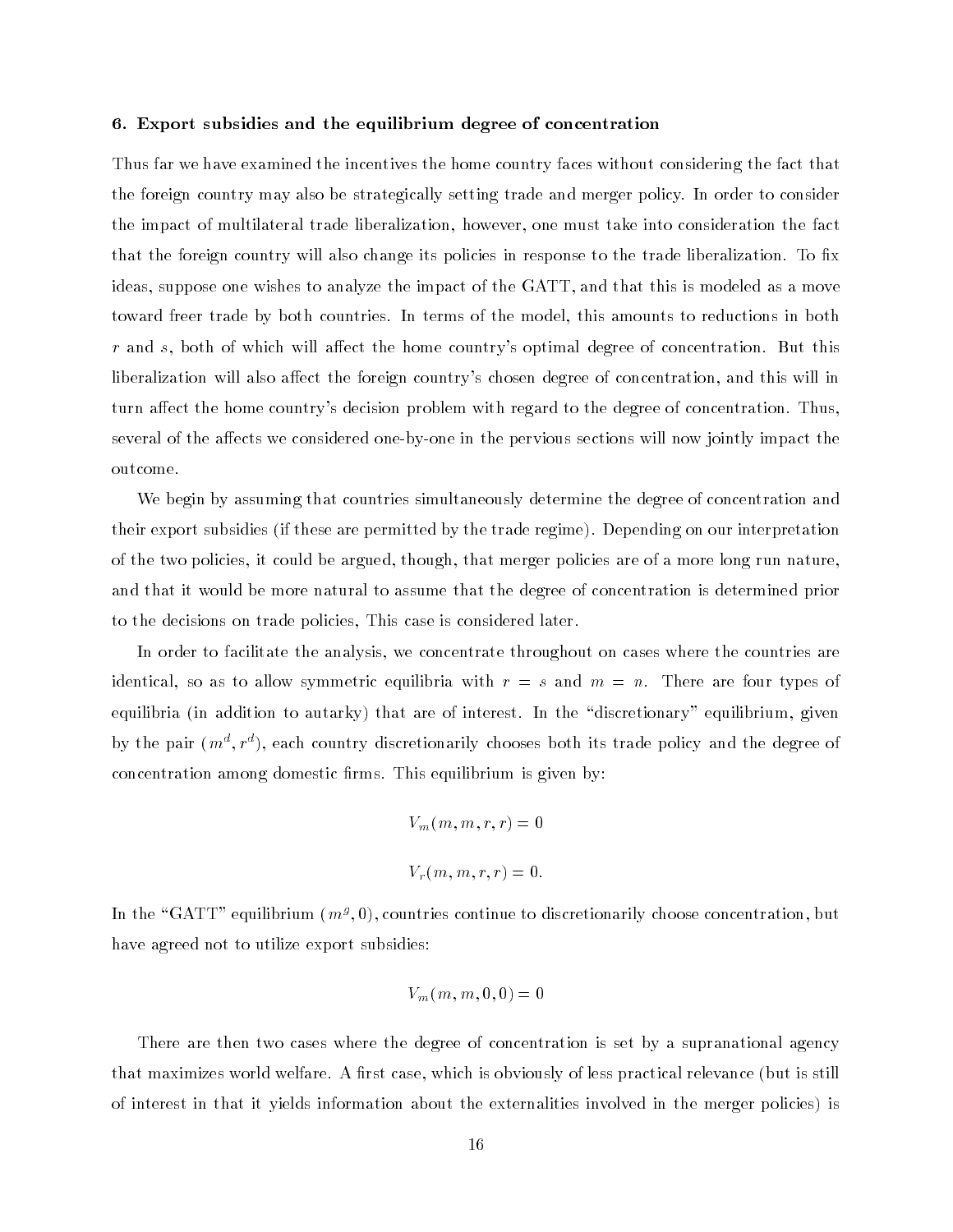where the countries retain the possibility to choose their export subsidies in a discretionary manner. The resulting degree of concentration and export subsidies are denoted  $(m^*, r^*)$ , and are given by

$$
V_m(m, m, 0, 0) + V_n(m, m, 0, 0) = 0
$$

$$
V_r(m, m, r, r) = 0
$$

The other, and practically perhaps more interesting, case is where the "GATT" is augmented by a supranational merger policy. We denote the resulting concentration level as  $m^*$  . Because of the assumed symmetry between the markets, it is given by:

$$
V_m(m,m,0,0)+V_n(m,m,0,0)=0\\
$$

Our interest is in comparing the degrees of concentration in the different policy regimes. An indication of the relative magnitude of  $m<sup>d</sup>$  and  $m<sup>g</sup>$  could be obtained by considering a marginal reduction in the subsidy from the discretionary level, assuming national merger policies:

$$
\frac{dm}{dr} = -\frac{V_{mr} + V_{ms}}{V_{mm} + V_{mn}}
$$

However, note that the mixed derivatives that appear in the above equation are exactly the same as those we have already investigated, with the exception of  $V_{mm}$ , which has implicitly been assumed to be negative to ensure that one of the second-order conditions for the government's optimization problem is fullled. As was seen above, most of these derivatives are of ambiguous sign. While in principle it is possible that the assumed symmetry between the countries might have helped to determine the direction in which concentration moves, we found that even in the symmetric case one should not expect international trade liberalization to have any particular effect on the equilibrium degree of concentration. Instead, in order to get clear-cut results we turn now to models with linear demands to investigate these issues.

#### 6.1 Fixed Cost Savings

We begin with comparing the equilibria for the four cases considered above in the case in which fixed costs give rise to economies of scale, but where there are no marginal cost synergies. In the benchmark case of autarky, the equilibrium (and optimal) degree of concentration  $m^{\ast}$  is given by  $^{\circ}$ 

$$
(m+1)^3 = h \tag{2}
$$

<sup>6</sup> The derivations for the parametric models in the paper are done with the aide of the computer programs Derive- XM Ver. 3.0, and Scientic Workplace 2.5. Further details about the calculations are provided in the Appendix.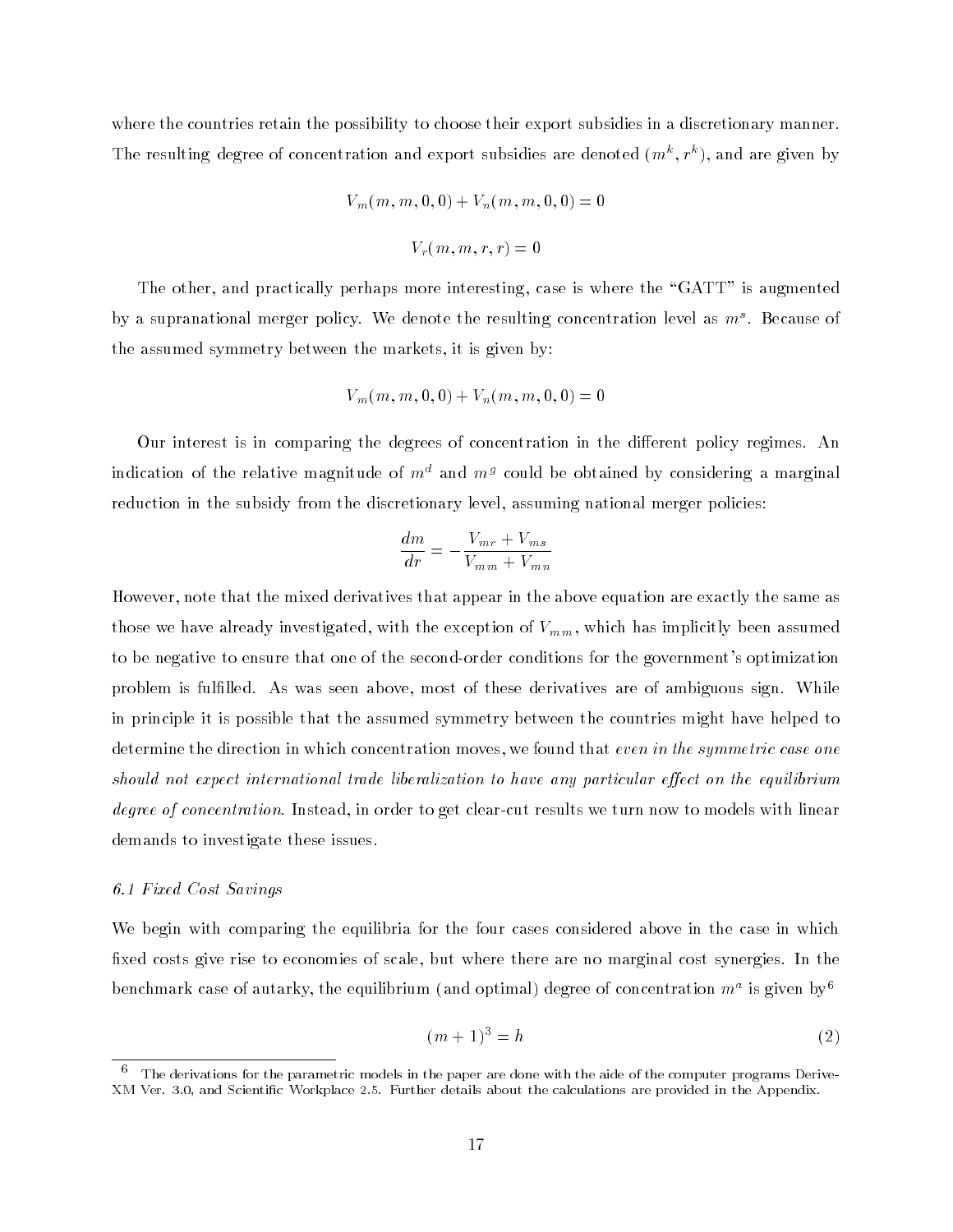where  $h = (a - c)^2/(b)$ .

Secondly, the "pre-GATT" equilibrium degree of concentration,  $m^*$ , is characterized by the equation

$$
2(m+1)(2m+1) = h \tag{3}
$$

I hirdly, in the "GAI I" equilibrium, the degree of concentration,  $m<sup>g</sup>$ , is given by

$$
\frac{(2m+1)^3}{2(m+1)} = h \tag{4}
$$

The fourth case is where there is a supra-national merger policy that maximizes world welfare, but where trade policies are decided upon unilaterally. The resulting degree of concentration,  $m^{\circ}$ , is characterized by

$$
4m(m+1)^2 = h \tag{5}
$$

Finally, the equilibrium degree of concentration,  $m^{\circ}$ , pertaining to the case where the present GATT is extended to include a supra-national merger policy that maximizes world welfare, is given by

$$
\frac{1}{2}(2m+1)^3 = h \tag{6}
$$

As can be seen, in all five cases the equilibrium degree of concentration is determined by the parameter  $h$ . Note also that in all cases under consideration, firms make non-negative profits.

There are at least two ways of characterizing merger policy in the different equilibria  $-$  by a measure of concentration and by a measure of monopoly power such as a Lerner index. Because of the symmetry, a Herfindahl concentration ratio simply corresponds to the number of firms. We can then characterize the degree of concentration in the different equilibria as follows:

**Proposition 1:** For values of  $h$  such that the equilibrium number of firms in all cases exceeds  $1$ ,  $m^{\circ} < m^{\circ} < \min(m^{\circ}, m^{\circ}) < \max(m^{\circ}, m^{\circ}) < m^{\circ}$ .

Several points are noteworthy. First, while  $m^*~<~m^*$  for low values of  $n,$  and conversely for  $n$  sumclently large, it is always the case that  $m^s$   $>$   $m^{\ast}$ . Hence, the equilibrium degree of concentration is unambiguously *lower with free trade than in autarky*. That is, there are more firms in each economy with free trade than in autarky.

This result contrasts to those usually found in models where the number of firms is determined through zero-profit ("free entry and exit") restrictions. In the latter models, trade typically implies a "rationalization" in that it reduces the number of firms in each economy, even though the combined number is larger than in either economy in autarky. The same effect as captured in these models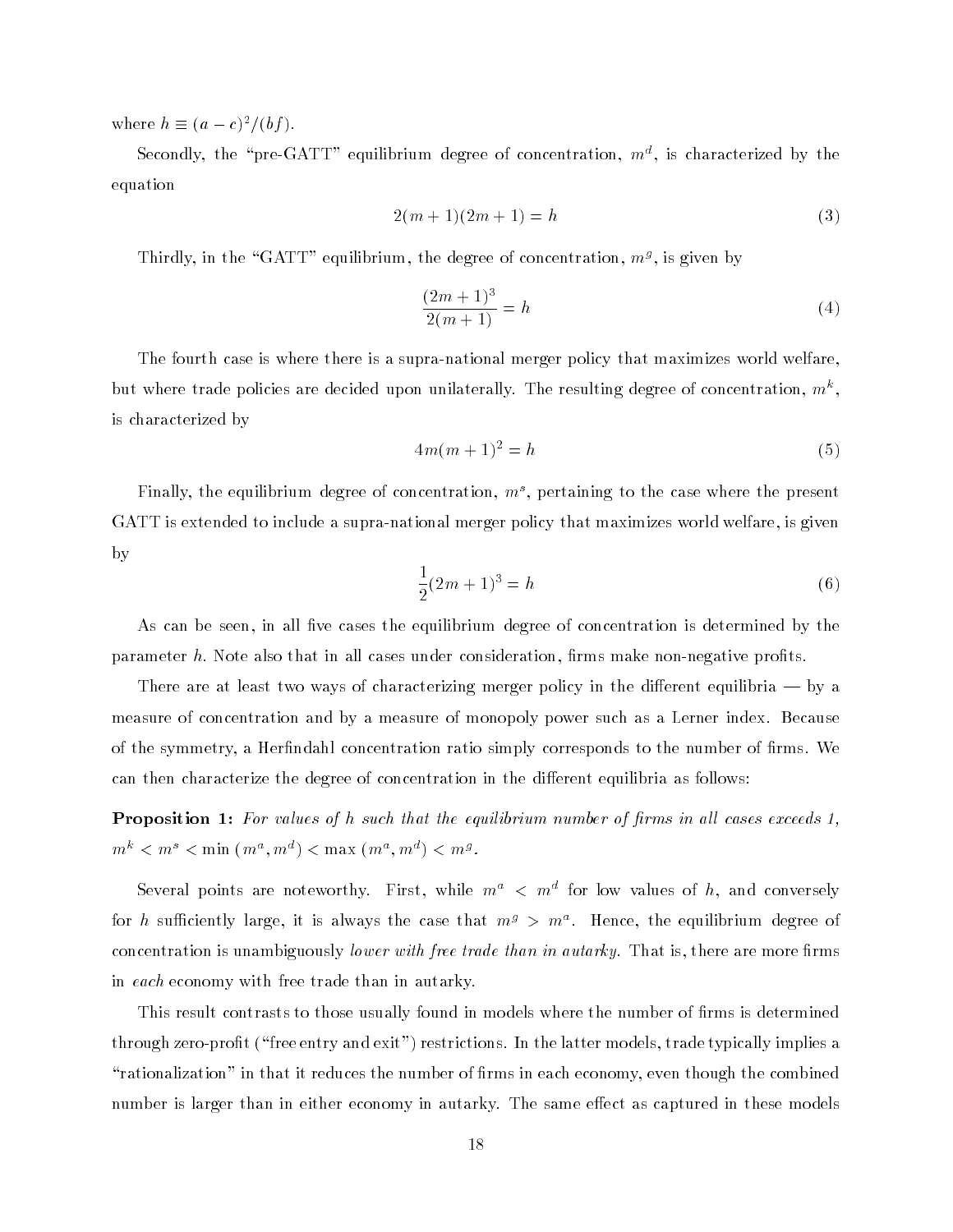— the lowered profitability because of the intensified competition — is present also here. Here, however, firms don't make zero profit in autarky, since the government restricts socially inefficient entry in order to exploit economies of scale. Hence, the intensified competition need not lead to a reduction in the number of firms.

Secondly, assuming countries pursue national merger policies, trade liberalization reduces the optimal degree of concentration compared to the situation where the countries discretionarily deter*mine trade policies: m<sup>3</sup> > m*°. The "GATT" is thus in this sense pro-competitive. Note, however, that the difference  $m^s=m^*$  is never larger than 1/2. Thus, if the integer constraint is taken seriously, the difference between the two concentration levels could not be more than one firm. In the context of the model, the GATT hence has insignicant consequences for the optimal degree of concentration. We are undecided about exactly how to interpret this fact, but at the very least the model does not suggest a strong impact of international trade liberalization on nationally pursued merger policies.

Thirdly, the two equilibria involving a supranational merger policy feature significantly more concentration than the other equilibria. That is, the basic distortion caused by nationally pursued merger policies is insufficient exploitation of economies of scale. With nationally pursued merger policies both countries strive to increase their market share by increasing the number of firms. The reason why a larger number of firms tends to increase the market share is exactly the same as the reason why the oligopoly as a whole produces more the larger the number of firms — it yields a commitment.

#### Characterizing merger policy by Lerner indices

Our second measure of the restrictiveness of the merger policy is the Lerner index. Denoting this index by  $L$ ,

$$
L = \frac{p-c}{p}
$$

the value of the index is in the linear model in autarky

$$
L^a = \frac{a - c}{a + m^a c}
$$

In the case of trade it is generally given by

$$
L(m,r) = \frac{a-c-mr}{a+m(2c-r)}
$$

so that

$$
L(m^d, r^d) = \frac{a - c}{a + (2m^d + 1)c}.
$$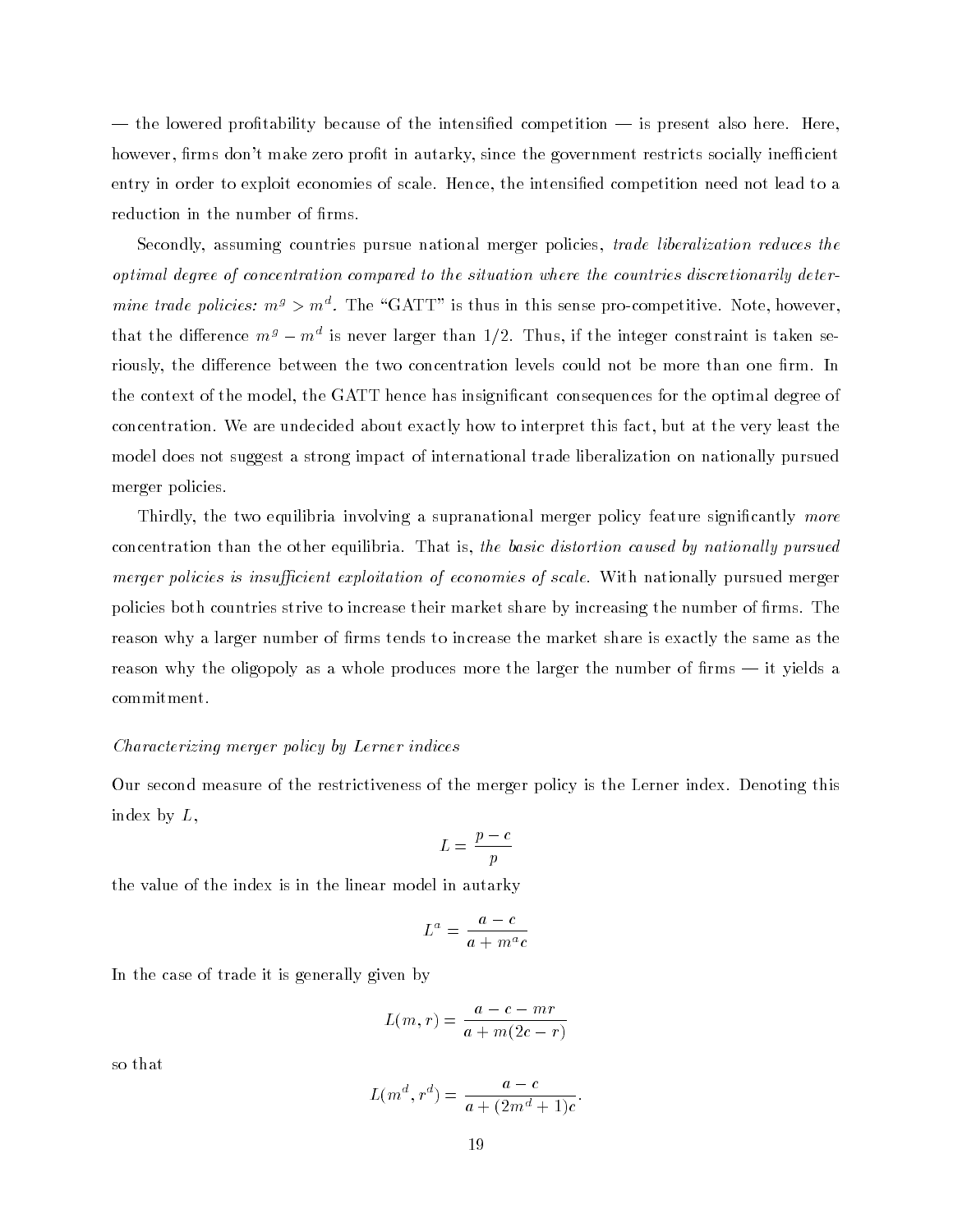Hence,

#### Proposition 2:  $L^* \leq L^* \leq L^*$ .

Note, first, that for any particular m,  $L(m, r^*) < L(m, 0)$ , providing a tendency for GATT to be *anti*-competitive. But on the other hand, both indices are decreasing in the number of firms. Hence, to the extent that there are more firms with than without the GATT, it has a tendency to be pro-competitive. The latter of these two forces dominates the former when  $2m^* + 1 > 2m^g$ . This will indeed be the case since, as was noted above,  $m^g - m^d < 1/2$ . Hence, it follows that on balance trade liberalization is *anti-competitive*, in the sense of being associated with a higher mark-up over true marginal costs:  $L(m^2, 0) > L(m^2, r^2)$ .

The intuition behind this result is simple. The export subsidies tend to increase production where, due to imperfect competition, there was too little production. When countries are then constrained not to use subsidies, they find it optimal to enforce a market structure with more firms, and this partially, but not fully, off-sets the negative impact of the trade liberalization.

Secondly, we have seen that  $m^* < m^s$  . Hence, since the Lerner index falls in the number of firms in the absence of subsidies, we have that  $L(m^*,0) > L(m^s,0)$ . That is, absent export subsidies, with an supranational merger policy, the mark-ups are higher than with national policies. Again, the problem with nationally pursued competition policies is not that they are too lax, but rather that they are too restrictive.

Finally, observe that  $L^{\circ} < L^{\circ}$  if and only if  $2m^{\circ} > m^{\circ}$ . This indeed holds, since

$$
2m^s - m^a = \sqrt[3]{h} \left( \sqrt[3]{2} - 1 \right) > 0
$$

Hence, as expected, the autarky equilibrium features higher mark-ups than the free trade equilibrium with supranational merger policies, hence reflecting the size differences between the two economies. It can also be seen that the mark-ups are higher in the autarky than in the discretionary equilibrium:  $L^* > L^*$  if and only if  $m^* < 2m^* + 1$ . It can be shown that

$$
2m^d - m^a = -1/2 + 1/2\sqrt{(1+4h)} - \sqrt[3]{h}
$$

This is positive for  $h > 2 + \sqrt{5}$ . Hence, in the range of h considered here, the discretionary equilibrium implies lower mark-ups than in autarky.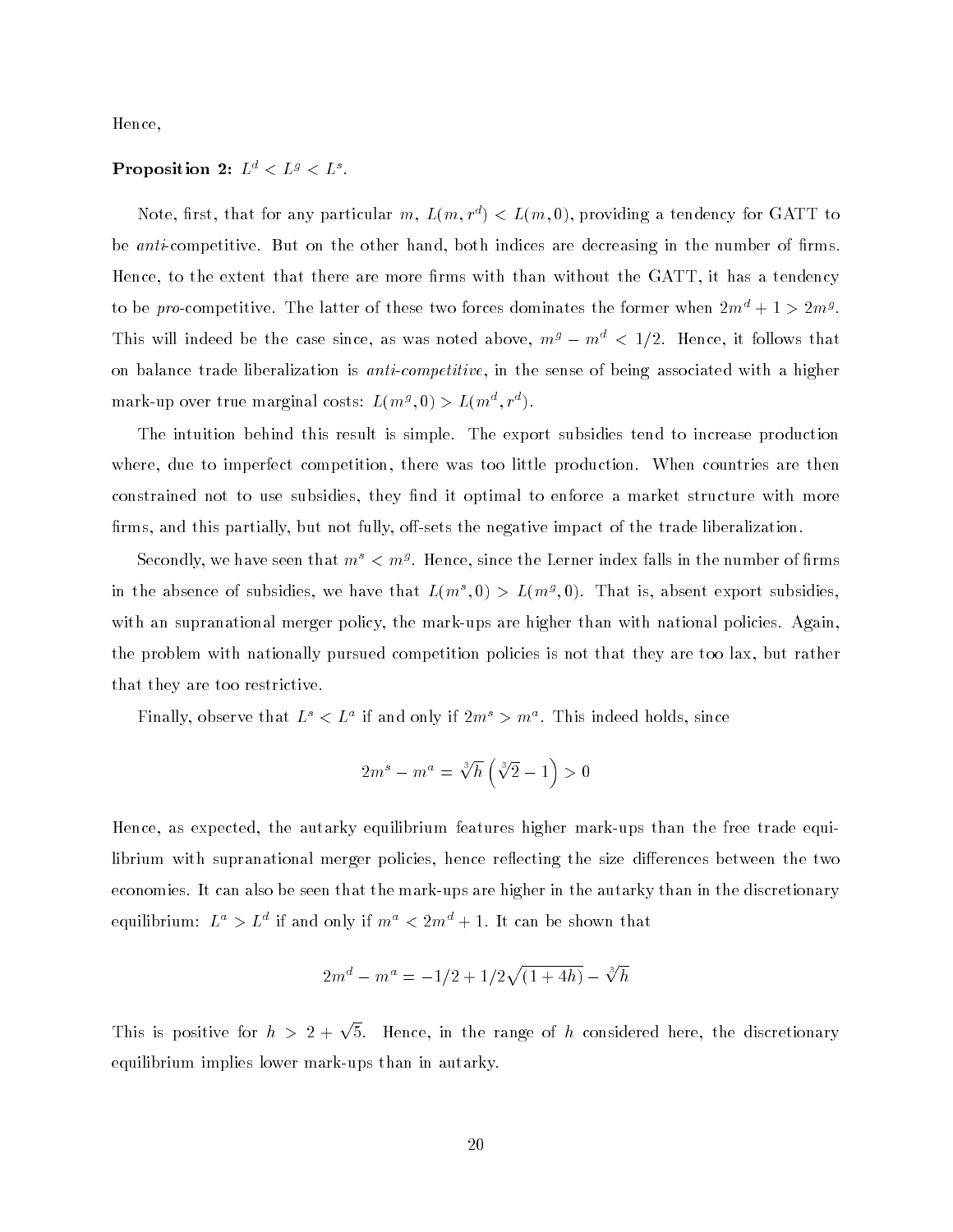#### 6.2 When merger policy more long-run than trade policy

In the previous section, trade and merger policy were set simultaneously. However, as mentioned above, it could be argued that one could view the merger policy to be of a more long-run nature (and hence changed less frequently) than the trade policy. In this subsection, we will briefly consider a variant of the model which seeks to capture this intuition.

Let the technology and demand be as in the previous section. However, assume now that in situations where countries unilaterally decide on export subsidies, this is done simultaneously in the two countries, but after they have simultaneously determined their respective degrees of industrial concentration.<sup>7</sup> The new element that appears now is thus that when determining their merger policies, countries have to take into account how the consequent decisions on subsidies will be affected. In the general case, this has the consequence of introducing derivatives of demand of an even higher order than above, and would clearly add to the ambiguity of the outcomes in the general case. However, with the linear parametrization we can still solve for the various equilibria.

It is straighforward to show that when countries set both the export subsidies and the merger policies discretionarily, the equilibrium degree of concentration  $m^\ast$  is characterized by the expression.

$$
\frac{4(m+1)^3}{m+2} = h
$$

In this case, the optimal concentration for one country is independent of that of the other country. Of course, both the "GATT" equilibrium (with subsidies constrained to be zero, but with discretionary setting of merger policies) as well as the equilibrium with supranational merger policies (and no export subsidies),  $m^{\circ}$ , are the same as in the previous model.

We can then establish the following result:<sup>8</sup>

**Proposition 3:** For values of  $h$  such that the number of firms is at least one in each equilibrium, it holds that  $m^* < m^* < m^*$ .

In other words, the basic finding in the previous subsection — that, relative to the discretionary equilibrium, the degree of concentration would fall (or at least not increase) with the agreement on the GATT, and would increase with a supranational merger policy  $-$  is at least partly robust to the specication of the sequence of decisions.

<sup>7</sup> This timing is similar to that in Rysman (1997) (see Section 2).

 $\overline{\ }$  - Strictly speaking,  $m^{\omega}$   $\lt m^g$  when treating  $m$  as a continuous variable. However, we conjecture that the difference between the two values never exceeds one.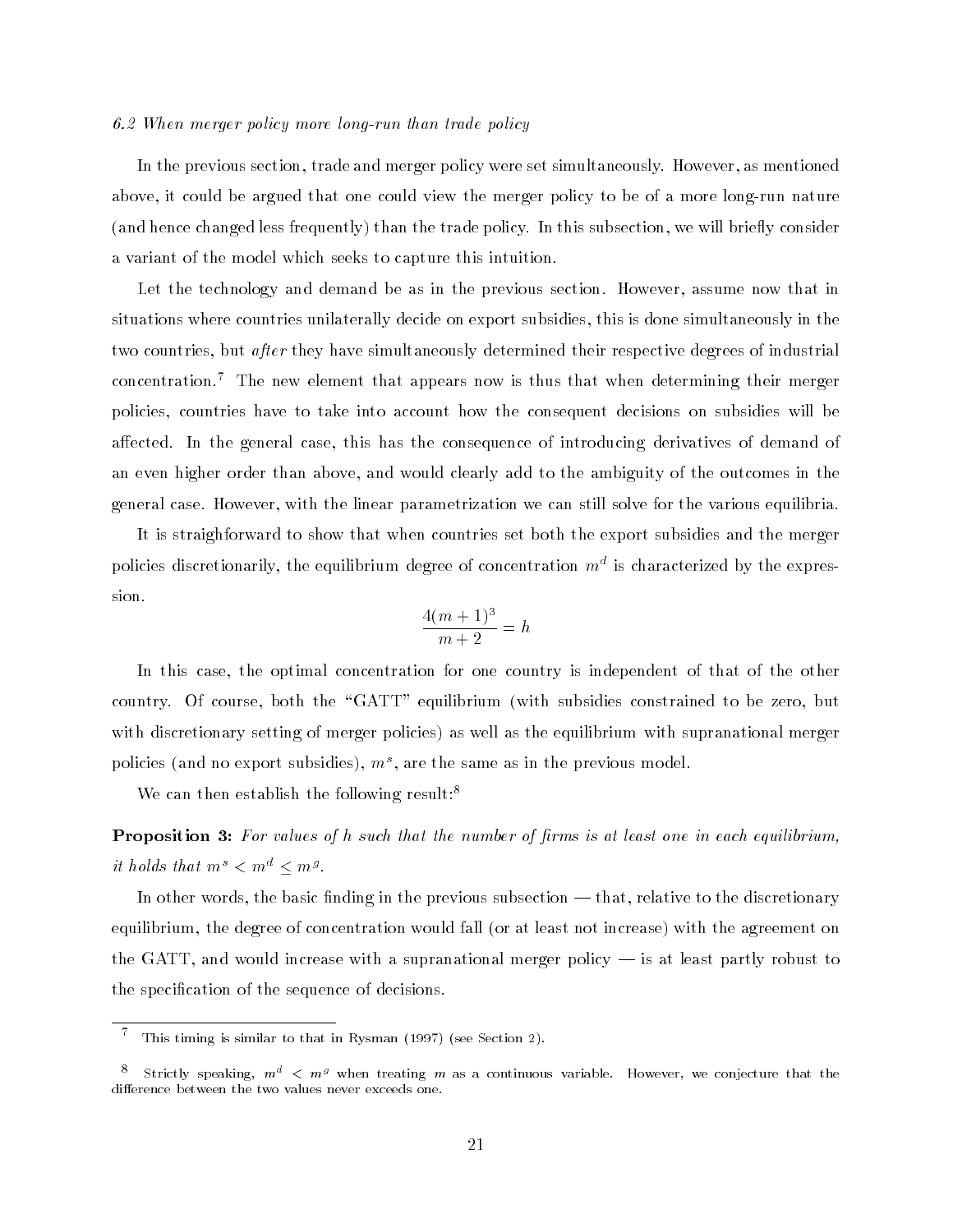#### 6.3 Marginal cost synergies

The model above highlighted one aspect of strategic merger policies  $-$  the incentive for individual governments to capture foreign firms' market shares by promoting domestic entry. In that model, entry also benetted individual governments by increasing consumer welfare, but was restricted by its associated cost of less exploitation of economies of scale. However, mergers did not affect the competitive position of individual firms. That is, firms were no more efficient after merging. However, much of common thinking about mergers is that they do exactly this — indeed, this belief is what seems to motivate the promotion of "national champions". We will therefore in this subsection briefly consider a case where mergers lower marginal costs of the participating firms; that is, where mergers give rise to variable cost "synergies", but where there are no fixed cost savings from mergers. Governments will again face a trade-off with regard to the merger policy, but the incentive to hold back entry will now stem from the cost an unconcentrated market structure has in terms of unexploited synergies.

The model is identical to the one in the previous subsection except for two differences. First, as mentioned above, there are no fixed costs:  $f = 0$ . More importantly, in order to capture the marginal cost synergies, we will use a simple formulation that is similar to the one employed by Perry and Porter (1985). To this end, let the marginal cost in a firm  $i$  be  $\kappa/\kappa^{\pm}_i$ , where  $\kappa$  is a constant and ki is the amount of capital employed in this rm. Let the total xed amount of capital be K  $\sim$  1. Since all domestic all domestic and symmetric symmetric, in each  $\mu$  that the marginal cost in each  $\mu$ domestic firm is  $\kappa m^*$  . Intuitively, the government will have incentives to pursue a lax merger policy in order to achieve low marginal costs for domestic firms, partly for the sake of consumers (even though from their point of view the cost in terms of increased monopolization matters) and partly in order to enhance the competitive position of domestic firms vis-a-vis their foreign counterparts.

How does the introduction of the marginal cost synergies affect countries' incentives? We will consider three of the equilibria with trade again. First, in the case where both subsidies and and the degree of concentration are chosen unilaterally by each country, the equilibrium degree of concentration  $m^*$  is given by

$$
m(12m^2 + 13m + 2) = \frac{a}{k}
$$

In the "GATT" equilibrium, with nationally determined industrial concentration, but with export subsidies set to zero, the corresponding value  $m<sup>s</sup>$  solves

$$
\frac{m^2}{m+1}(12m^2+15m+5) = \frac{a}{k}
$$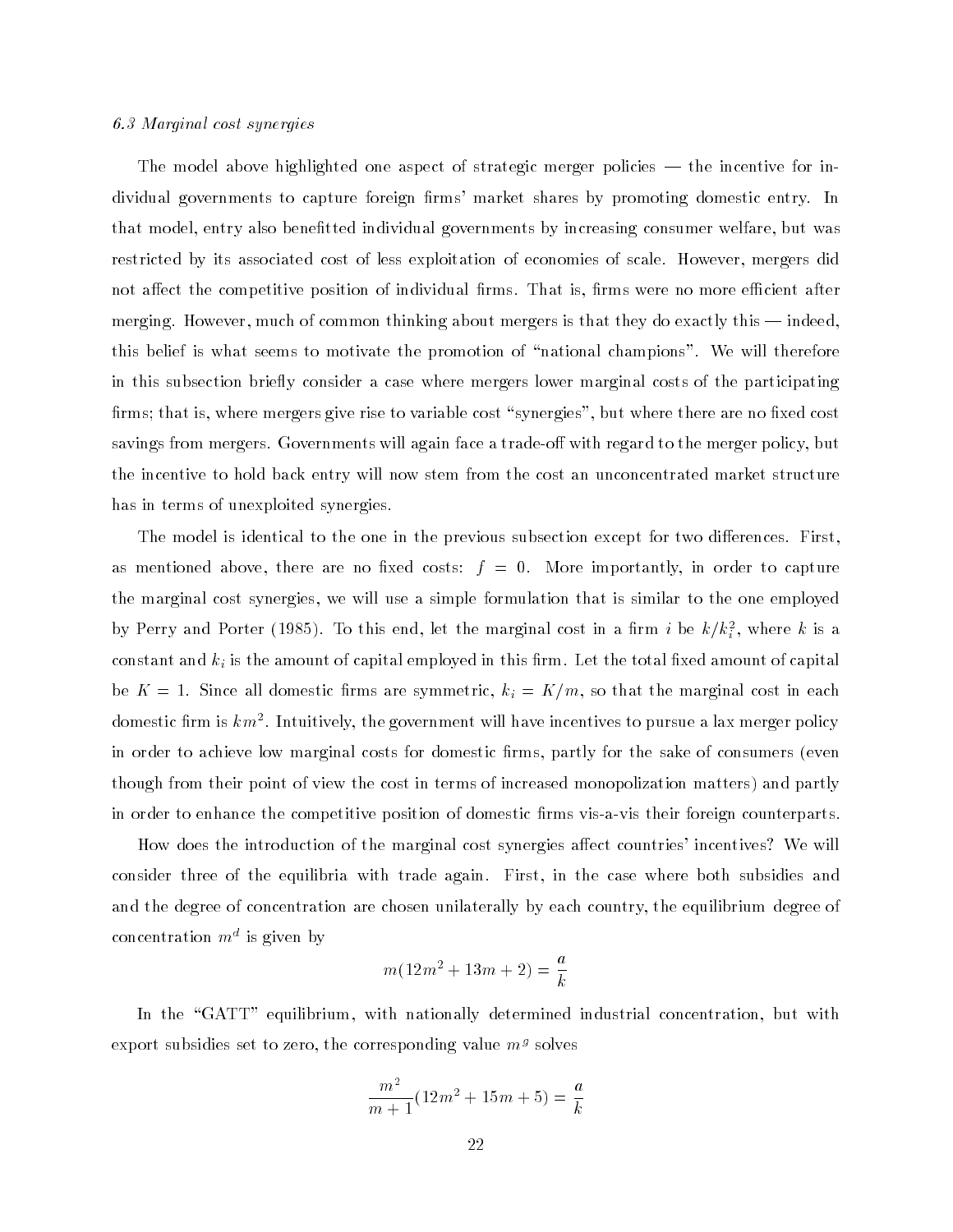Finally, absent export subsidies, but with supranationally set industrial concentration, the equilibrium degree of concentration  $m^{\circ}$  is given by

$$
m^2(8m^2 + 12m + 5) = \frac{a}{k}
$$

A comparison of these three equations yields the following result:<sup>9</sup>

**Proposition 4:** For values of  $\frac{1}{k}$  such that the number of firms in each equilibrium is at least one,  $m^3 < m^3 < m^3$ .

Hence, the ranking of  $m^*$ ,  $m^*$ , and  $m^s$  is exactly the same as in the two previous cases.

# 6.4 Tariffs

It might be argued that the consistency of the results above is due to the fact that in all cases, the trade policy was an export subsidy. We therefore now turn to investigating the interaction between tariffs and merger policies, first briefly applying a more general approach, and then turning to a linear Cournot model. We assume throughout this section that tariffs are the only trade policy at the disposal of the home and foreign countries.

In the presence of tariffs, the welfare function has to be modified to take into account the allocational effect of tariffs and the tariff revenue. With tariffs, welfare is now given by:

$$
V(m, n, t_h, t_f) \equiv CS(m, n, t_h) + H(m, n, t_h) + E(m, n, t_f) - mf + t_h n y(m, n, t_h)
$$

where  $H(m,n,t_h) \equiv m \Pi^{\sim}(m,n,t_h),$   $E(m,n,t_f) \equiv m \Pi^{\gamma}(m,n,t_f),$  and  $y(m,n,t_h)$  is the sales of the representative foreign firm in the domestic market.

Consider the welfare maximizing degree of concentration in the domestic economy for given concentration in the other country and for given tariffs. It is obtained by equating

$$
V_m = CS_m + [\Pi^h + \Pi^f] - f + [m\Pi^h_m + m\Pi^f_m] + tny_m
$$

with zero. The direct impact of trade liberalization (interpreted as a restriction on the use of tariffs) on merger policy incentives, is given by the mixed derivative  $V_{m t_h}$ :

$$
V_{m t_h} = C S_{m t} + \Pi_t^h + m \Pi_{m t}^h + n [y_m + t y_{m t}]
$$

 $\sim$  As above,  $m^{\circ}$   $\lt m^{\circ}$  when treating m as a continuous variable.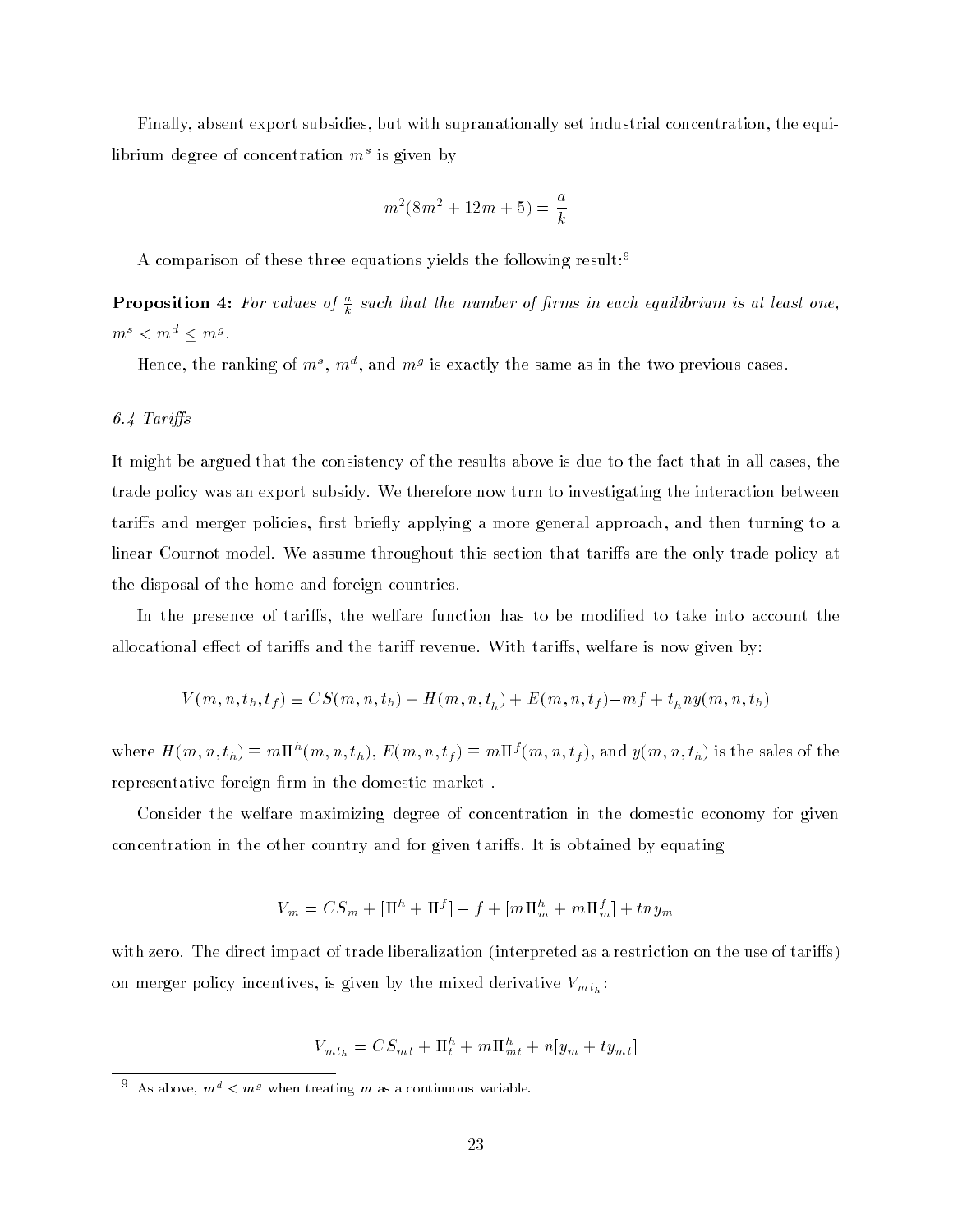As was the case when we investigated the implications of an export subsidy for the optimal degree of concentration (VMS), the sign of VMT is annual sector of the use of the use of taristic might provide an incentive for governments to either relax or restrict industry concentration.

With a linear demand, and equal marginal costs  $c$  and fixed costs  $f$ ,

$$
Sign[V_{mt_h}] = -Sign[(a-c)(m-n) + t_h n(2m+1)].
$$

This expression can clearly take on either sign. But, in the symmetric, a reduction in a country's tariff level provides an incentive for the country to reduce domestic concentration.

#### Characterizing merger policy by the degree of concentration

The autarky equilibrium number of firms  $m^{\ast}$  is, of course, the same as in the previous section, and is given by  $(2)$ . Likewise, the equilibrium industrial concentration "with  $GATT$ ", i.e., with tariffs constrained to zero, and with national control of merger policies, is the solution  $m<sup>g</sup>$  given by (4), and the supranational competition authority would still choose  $m^{\circ},$  as given by (6).

The difference between the case of tariffs and subsidies arises in the discretionary case. The equilibrium degree of industrial concentration with the tip unit tip uniformly decided by the countries, and is given by

$$
\frac{(m+2)^2(2m+1)^3}{8m^2+12m+5} = h.
$$

We can then show the following:

# Proposition 5:  $m^2 < m^2 < m^2 < m^3$ .

Note that the ranking of industrial concentration in this case of tariffs is identical to the ranking in the case of export subsidies!

#### Characterizing merger policy by Lerner indices

The Lerner index with GATT (i.e., the same as in the same as in the case of exponential  $\mathbf{u}$ Section 6.1. The Lerner index without GATT is now

$$
L(m, t_h) = \frac{a - c + t_h m}{a + m(2c + t_h)}
$$

It can be shown, that for any particular value of m, the Lerner index is higher without GATT than with GATT. This only says that prices are higher with the tariffs. However, the number of firms will not be the same in the two equilibria. We have already seen that  $m^s$   $>$   $m^*$  . Therefore, since both the Lerner indices fall in the number of firms, we have the following: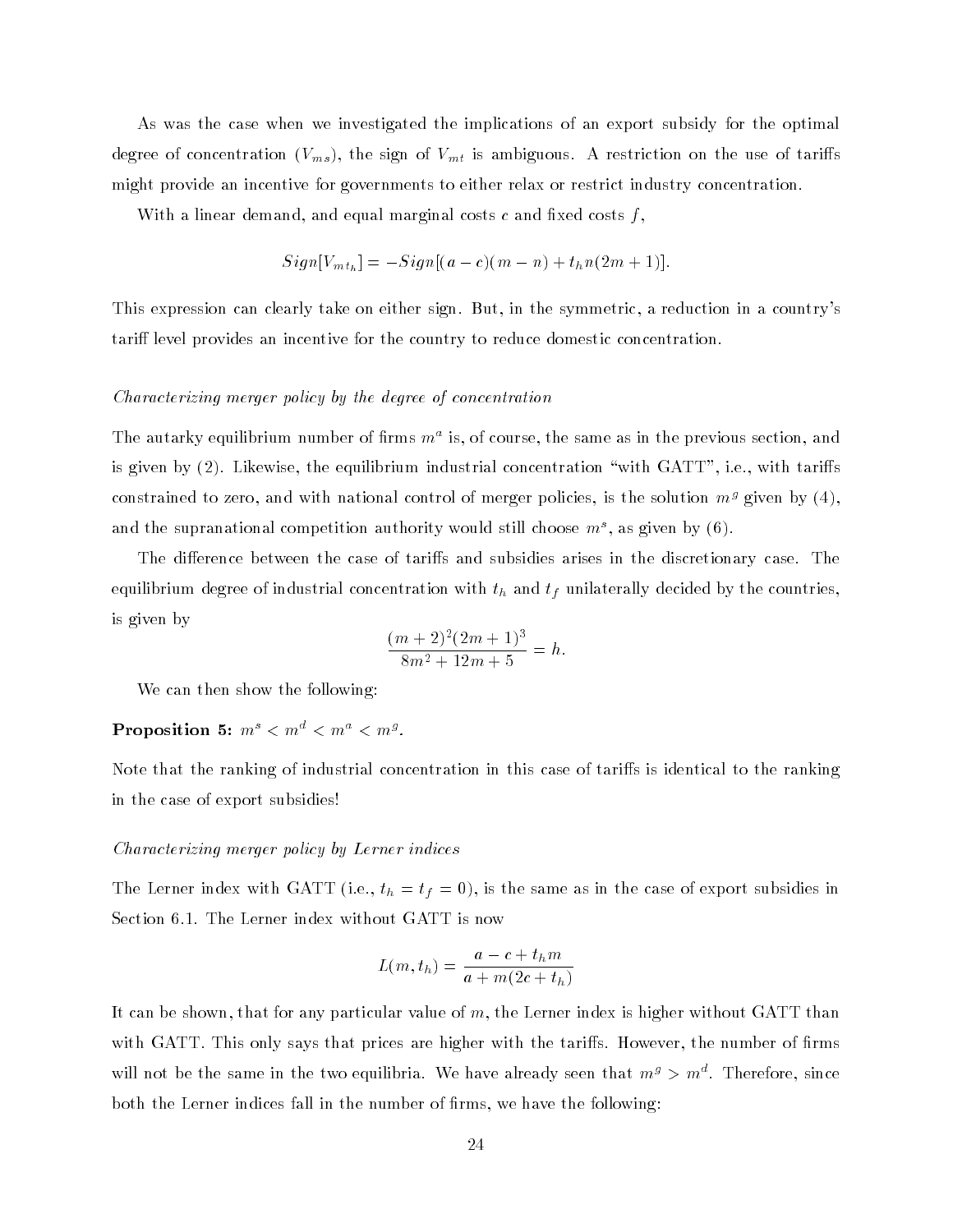## Proposition  $\mathbf{b}: L^s \leq L^{\infty} \leq L^{\infty}$ .

To summarize, the general conclusions concerning the impact of international trade liberalization on industrial concentration are almost the same to those in the case of export subsidies: the removal of tariffs will induce countries to reduce industrial concentration, while it from a global point of view would be preferable that countries did just the opposite. The main difference between the two cases is that when tariffs are removed, the degree of monopoly power, as measured by a Lerner index, decreases whereas it increases in the case of export subsidies. The concern that GATT might induce countries to pursue less vigorous merger policies hence finds even less support in the case of tariffs than with export subsidies.

#### 7. Trade liberalization and the desirability of supra-national merger policies

As noted at the beginning of the paper, some observers have suggested that trade liberalization increases the desirability of, or need for, supra-national merger policies. The implicit assumption is presumably that there are also gains to be had from supranational merger policies prior to trade liberalization, but that these gains have increased as a result of the trade liberalization. We will in this subsection briefly take a look at whether such a claim can be said to be warranted within the confines of the above model.

# 7.1 What constitutes a "beggar-thy-neighbor" merger policy?

A basic conceptual problem with the above-mentioned claim is the lack of a precise meaning of the terms "desirability" or "need". Implicit in the statement seems to be the presumption that trade liberalization induces a country to change its merger policies in a direction that is detrimental to other countries. This raises the basic question of what direction this would take? What constitutes a beggar-thy-neighbor merger policy? Concentration among foreign firms will be detrimental to the domestic economy if:

$$
V_n = CS_n + H_n + E_n > 0,
$$

while it would be beneficial in the opposite case. The entry of a foreign firm will increase the total output, and will thus bring gains to consumers, but will bring losses for producers. The balance of these two effects is ambiguous, and will partly hinge on the relative importance of consumer and producer surplus. For instance, if profits are small initially, the positive effect of entry on consumer surplus may dominate. In this case, increased concentration abroad would amount to more of a beggar-thy-neighbor policy. On the other hand, if e.g. the domestic market is small relative to the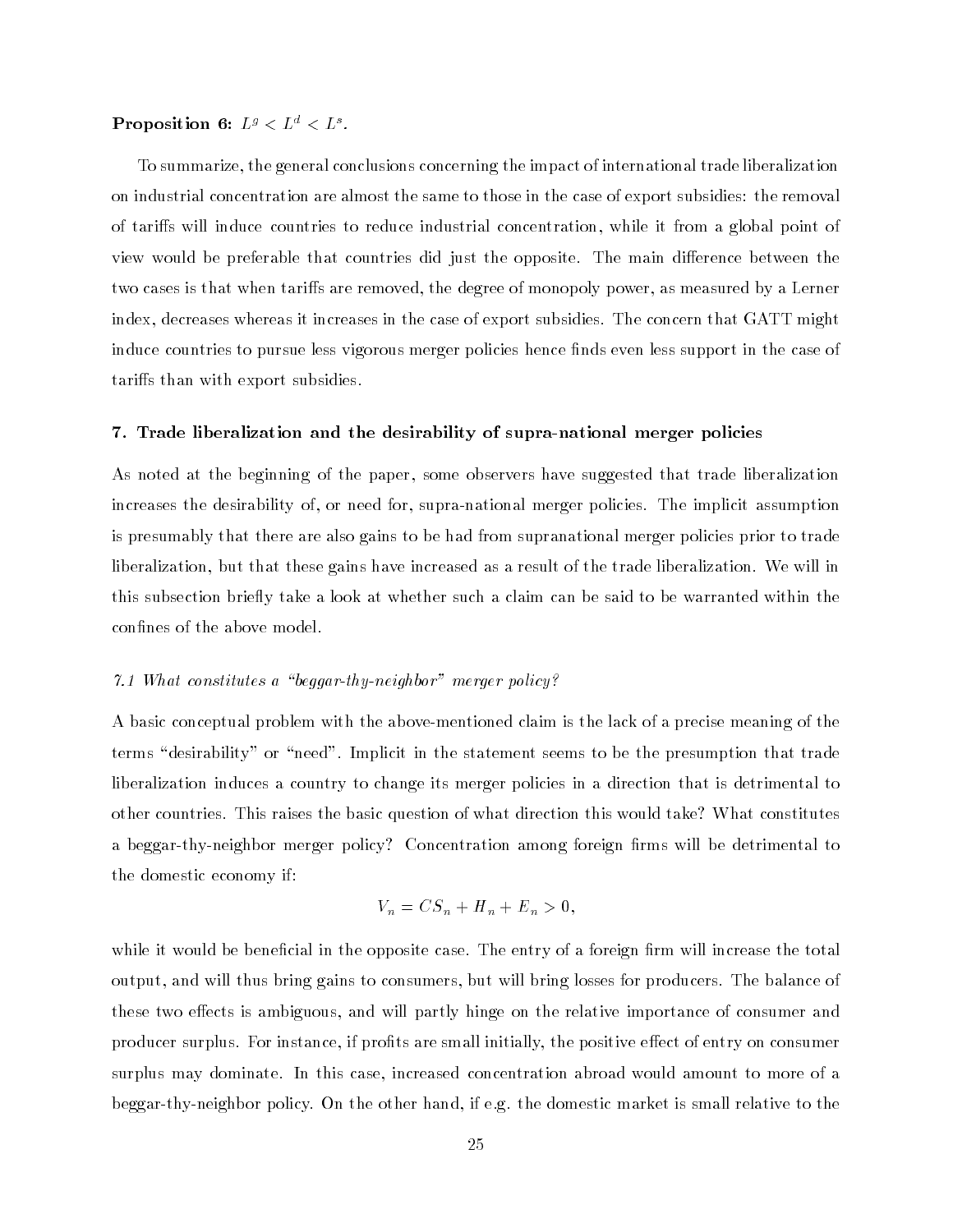foreign market, the opposite may prevail. We are thus led to the unsatisfactory conclusion that we cannot a priori determine whether concentration in one country is good or bad for other countries. Nor are we able to do so in the linear fixed cost model, even absent active trade policies. For instance, in the latter case

$$
V_n = \frac{h^2}{(m+n+1)^3}(n-3m),
$$

the sign of which is ambiguous in general.

# 7.2 The claim in four different versions

One possible interpretation of the above argument would then be to look at the situation from the point of view of an individual country, say the home country. Trade liberalization could then be said to lead to more of a beggar-thy-neighbor merger policy if it induces the foreign country to change its merger policy in a direction that is unfavorable to the home country, given that the home country does not change any of its policies. Interpreting the liberalization as a marginal reduction in the foreign trade policy instrument s, this situation would prevail if simultaneously

$$
V_n^h < 0
$$
 and  $V_{ns}^f < 0$ , or  $V_n^h > 0$  and  $V_{ns}^f > 0$ , for  $s > 0$ ,

where s superscripts  $h$  and  $f$  denote home and foreign welfare, respectively.

A second interpretation would be that trade liberalization undertaken by both countries changed the foreign country's incentives with regard to merger policy in an unfavorable direction for the home country, for a given home country merger policy. Considering a symmetric situation with an equivalent small reduction in both  $r$  and  $s$ , this would correspond to the case where either

$$
V_n^h < 0
$$
 and  $V_{ns}^f + V_{nr}^f < 0$ , or  $V_n^h > 0$  and  $V_{ns}^f + V_{nr}^f > 0$  for  $r, s > 0$ .

A third possible interpretation is that trade liberalization fosters a beggar-thy-neighbor merger policy in the foreign country if the combined effect of the reductions in export subsidies and the induced change in the merger policies of the two countries result in a foreign degree of concentration which is less preferable than the pre-liberalization concentration. Thus, comparing for instance the discretionary equilibrium and the "GATT" equilibrium, trade liberalization would be said to induce more of a beggar-thy-neighbor merger policy in the foreign country if

$$
V^h(m^g,m^g,0,0)
$$

There are also other possible interpretations, but no single interpretation has a claim to general superiority. Instead, what constitutes the best measure depends on exactly what is being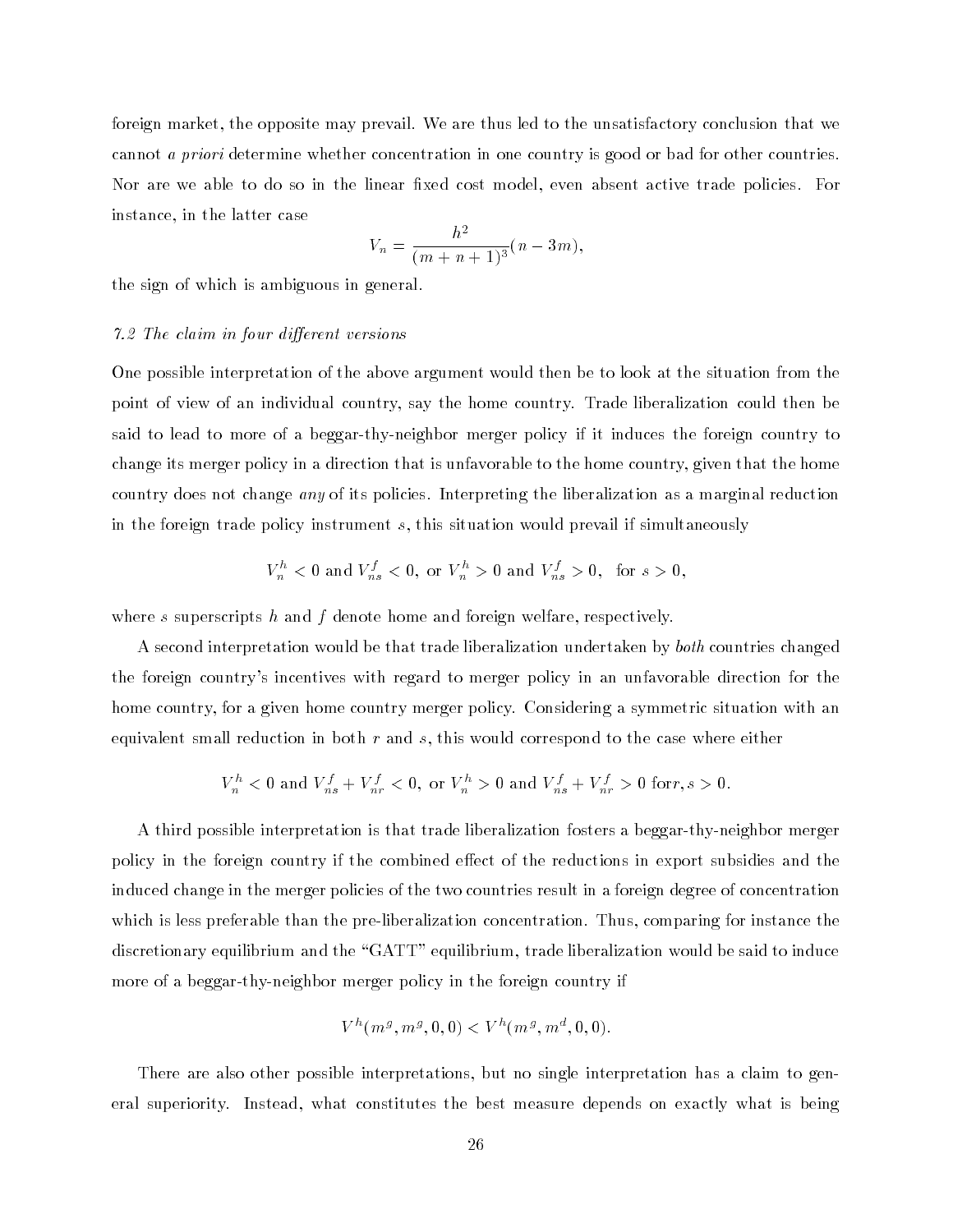asked. However, if one wants to argue that the gains from supranational merger policies are larger after liberalization than before, then a more suitable approach would be to compare changes in welfare levels from supranational merger policies with and without trade (before and after) trade liberalization. If

$$
V(m^s,m^s,0,0)-V(m^g,m^g,0,0)>V(m^c,m^c,r^c,r^c)-V(m^d,m^d,r^d,r^d),\\
$$

then the welfare gain from a supra-national merger policy is larger with than without trade liberalization. Of course, this would be equivalent to establishing the claim that the gains from trade liberalization are larger with supranational merger policies than nationally pursued policies:

$$
V(m^s,m^s,0,0)-V(m^c,m^c,r^c,r^c)>V(m^g,m^g,0,0)-V(m^d,m^d,r^d,r^d).
$$

It is simply not obvious under what intuitively interpretable conditions the above inequalities might hold, and this is even true for the linear model as well as the more general model. Hence in even the linear model, the notion that the gains from supranational merger policies are larger after trade liberalization than before are not veriable or refutable unless one resorts to numerical examples.

# 8. Concluding discussion

The intuition with which many informed economists approach the links between trade and merger policy is the following: Trade liberalization increases competition in the domestic market so liberalization acts as a substitute for a stricter competition policy. Hence, as trade is liberalized, there is less of a need for competition policy, and rationally acting countries will therefore purse slacker policies than before liberalization. The main message of this paper is that while the first part of this logic  $-$  the pro-competitive effect of liberalization  $-$  often would be correct, this reasoning does not provide the basis for determining whether trade liberalization will lead to a more lax competition policy. Instead, what is at stake are the consequences of trade liberalization for the marginal incentives facing merger policy.

We have investigated the related notion that international trade liberalization has the undesirable consequence of inducing countries to adjust their merger policies in a beggar-thy-neighbor direction. The analysis above, simple as it is, points to some potentially serious weaknesses in this argument. First, it is not clear whether a beggar-thy-neighbor policy involves more or less concentration among domestic firms, and this is true even in the linear case. More generally, the very notion of a beggar-thy-neighbor competition policy is somewhat amorphous. We suggest several plausible interpretations and their implications vary depending on what definition is adopted.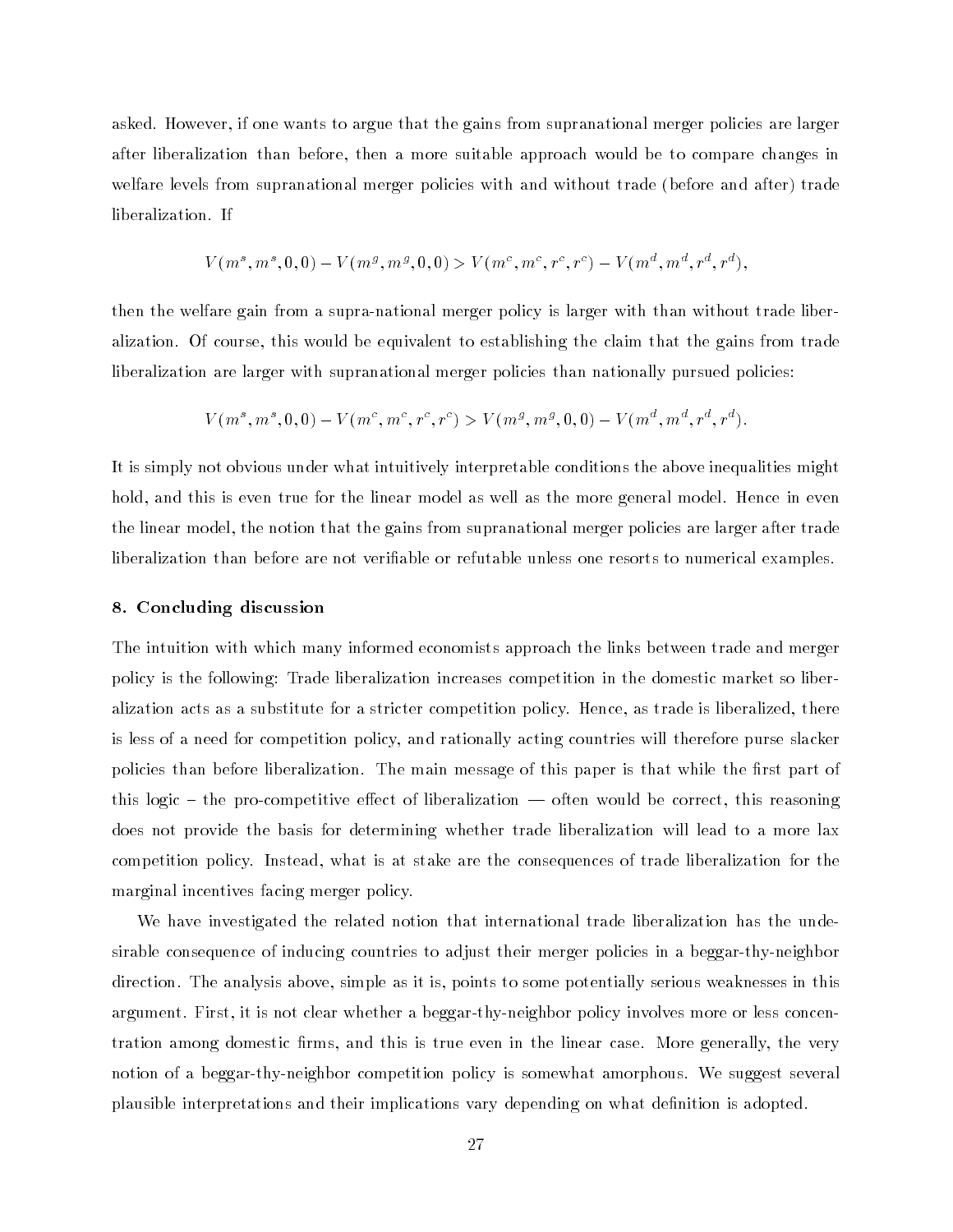As we examined the impact of trade liberalization on the equilibrium industry structure (i.e. competition policy) in a fairly general framework, we were not able to draw many unambiguous conclusions. Yet when we then moved to several specications of the linear model, for example with and without synergies, and simultaneous and sequential setting of merger and trade policies, the results are remarkably similar across all the specications. In particular, in all the parametric cases examined above, trade liberalization results, in equilibrium, in a *stricter* standard for competition policy. Thus, even in very simple models, replacing intuition with a more analytic approach may yield conclusions opposite to that suggested by the above-mentioned intuition.

When we considered supra-national merger policy, we found that the problem is not that there are too few firms with mark-ups that are too high, but rather the contrary: countries foster too little concentration, and they do so in order to increase the market share in export markets. This proves costly since it implies an under-exploitation of economies of scale.

Nonetheless, the paper finds little support for the idea that, because of a strong trade policymerger policy linkage, merger policies should be internationally regulated. Of course, a lack of a clear link between trade and merger policies does not preclude the possibility that there are substantial gains to be had from international agreements on merger policies. Indeed, this paper has shown how nationally pursued merger policies may be associated with externalities between countries.10 The rationale for such an agreement would not stem from the inter-linkage between trade policy and merger policy, but rather from the fact that there are negative international externalities from nationally pursued merger policies, just like in the case of trade policies.<sup>11</sup>

Finally, the list of restrictive assumptions underlying the models is painfully long. Some are special in the sense of relying of specic functional forms and symmetry. But these are pretty obvious. Let us instead point to four more general weaknesses that need to be modified in subsequent work.

First, the notion of capturing merger policy by the choice of the degree of concentration seems to be a natural starting point, but not more than that. Instead, one needs to take into consideration firms' incentives to merge, and the impact of the merger policy on mergers. This requires a theory of endogenous merger determination.

<sup>10</sup> For example, note that in the symmetric linear Cournot model, the quantitative impact of a supranational merger policy seems to depend very little on whether trade is or is not liberalized. Note also that it has a much larger impact than trade liberalization. These observations are consistent with the view that a supranational merger policy could be defended in its own right, regardless of whether or not there is an international trade agreement.

 $^{\circ}$  However, as argued by Bacchetta et. al. (1997), such a theoretical argument is only a necessary, but not sufficient, reason for implementing such policies. It must also be shown that the externalities involved are empirically large enough to justify intervention and that there are no better legal alternatives than an international agreement.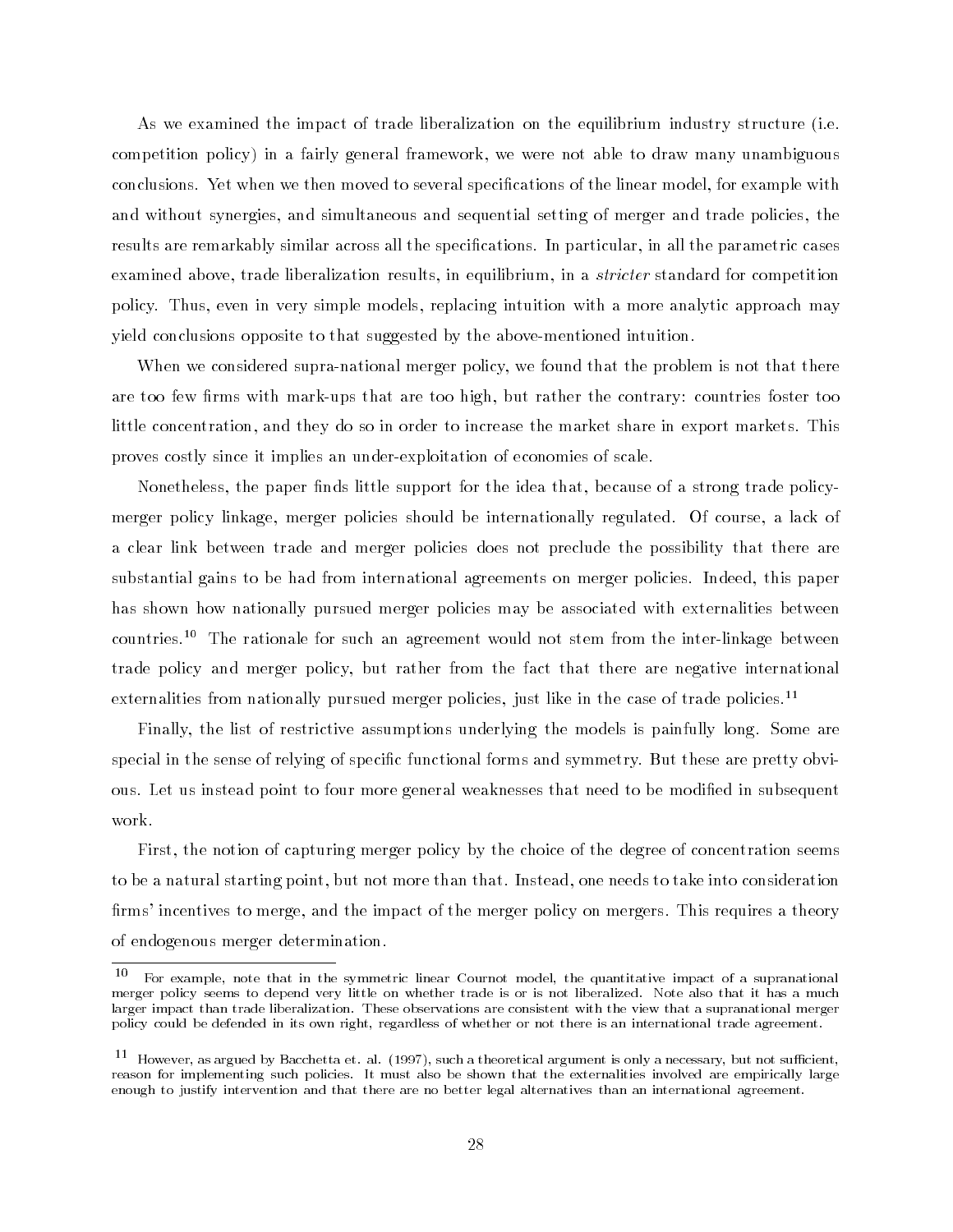Secondly, much of the policy debate has focused on the possibility that governments might treat firms differently depending on their nationality, whereas the analysis here has concerned the more general policy of choosing an industrial structure. It is not clear to us whether this focus in the debate reflects commentators beliefs that the discriminatory aspects are empirically more important than the general aspects, or if it stems from the fact that discrimination violates much of the spirit of the GATT. In any event, it is clear that we need to study the incentives of governments to employ merger and competition policies in a discriminatory fashion.

Thirdly, the assumption that governments maximize social welfare is much neater than reality. A first problem is the fact that many governments seem to have other objectives. Here, one could easily modify the objective by weighting the components in the welfare function differently as done by, for example, Richardson (1996). A more serious problem, which this paper shares with most other papers in economics, is the assumption concerning the information at the disposal of the government. In actuality, it is very hard to evaluate welfare consequences of most mergers with any degree of precision. This lack of information makes the conduct of competition policy much more of a \trial-and-error" process than is usually acknowledged. As a consequence, there are gains to be had from a world perspective of not harmonizing competition laws, in order to "learn" the most efficient form of legislation.

Fourthly, in the tradition of the two sets of theories on which the paper builds, those of Industrial Organization and Strategic Trade Policy, the analysis has been done in partial equilibrium. However, an international agreement on merger policy, and more generally competition policy, will most likely not be sector specic, but apply to the whole tradeables sector. There are therefore reasons to believe that a general equilibrium approach might be more suitable.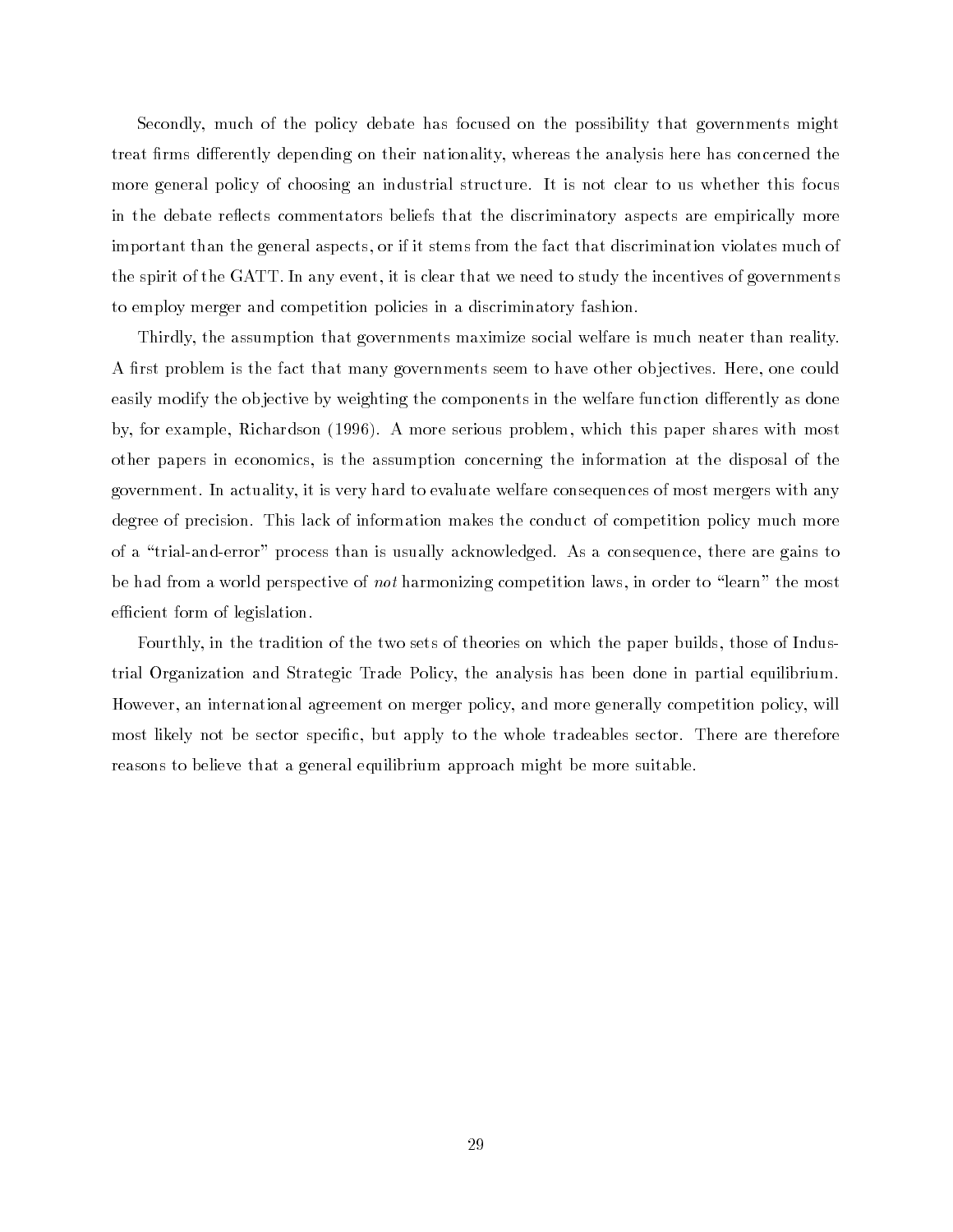#### Appendix

The following expressions pertain to the models in Subsections 6.1-6.3. Let the output of a Home country firm in its home market be x, let a foreign firm's sales be y, and let  $c_h$  ( $c_f$ ) be the home (foreign) country firm's marginal cost. In equilibrium:

$$
x = \frac{a - (n+1)c_h - n(c_f - s)}{b(m+n+1)}
$$

$$
y = \frac{a - mc_h - (m+1)(c_f - s)}{b(m+n+1)}
$$

Taking account of the symmetry between markets, the total profits of a home country firm, including subsidies, equal

$$
\frac{(a - (n+1)c_h - n(c_f - s))^2}{b(m+n+1)^2} + \frac{(a - nc_f - (n+1)(c_h - r))^2}{b(m+n+1)^2} - f.
$$

Consumer surplus is

$$
\frac{((m+n)a - mc_h - n(c_f - s))^2}{2b(m+n+1)^2}
$$

and the government outlays on export subsidies are

$$
-m\frac{(a+nc_f-(n+1)(c_h-r))}{b(m+n+1)}r
$$

Home country welfare is then the sum of these expressions.

A.1 The model in Subsection 6.1 In the model in subsection 6.1, ch = cf = cf = cf

#### A.1.1 Equilibria in the different policy regimes

Note that by Proposition 1 (which is established below),  $m^{\circ}$  is the lowest among equilibrium concentrations under consideration. In order to ensure that  $m<sup>g</sup> \ge 1$ , we restrict attention to cases where  $h \geq 13.5 \equiv h_{\text{min}}$ . With  $c_h = c_f \equiv c$ , the equilibria are the following. (i) The equilibrium degree of concentration in autarky is:

$$
f^a(m) \equiv (m+1)^3 = h
$$

It is clear that there is a unique solution to this equation for any h.

(ii) With discretionarily setting of both trade and merger policies, the subsidies are given by

$$
r^{j} = \frac{(a-c)}{2bm^{j}(m^{j}+1)}; \ j = d, k \tag{A1}
$$

The equilibrium degree of concentration is given by:

$$
f^{d}(m) \equiv 2(m+1)(2m+1) = h
$$

 $f^*(1) < h_{\min}, f^*$  is continuous and monotonically increasing in  $m$ , and goes to infinity as  $m$  goes to infinity. Hence, a unique solution exists for any  $h$ .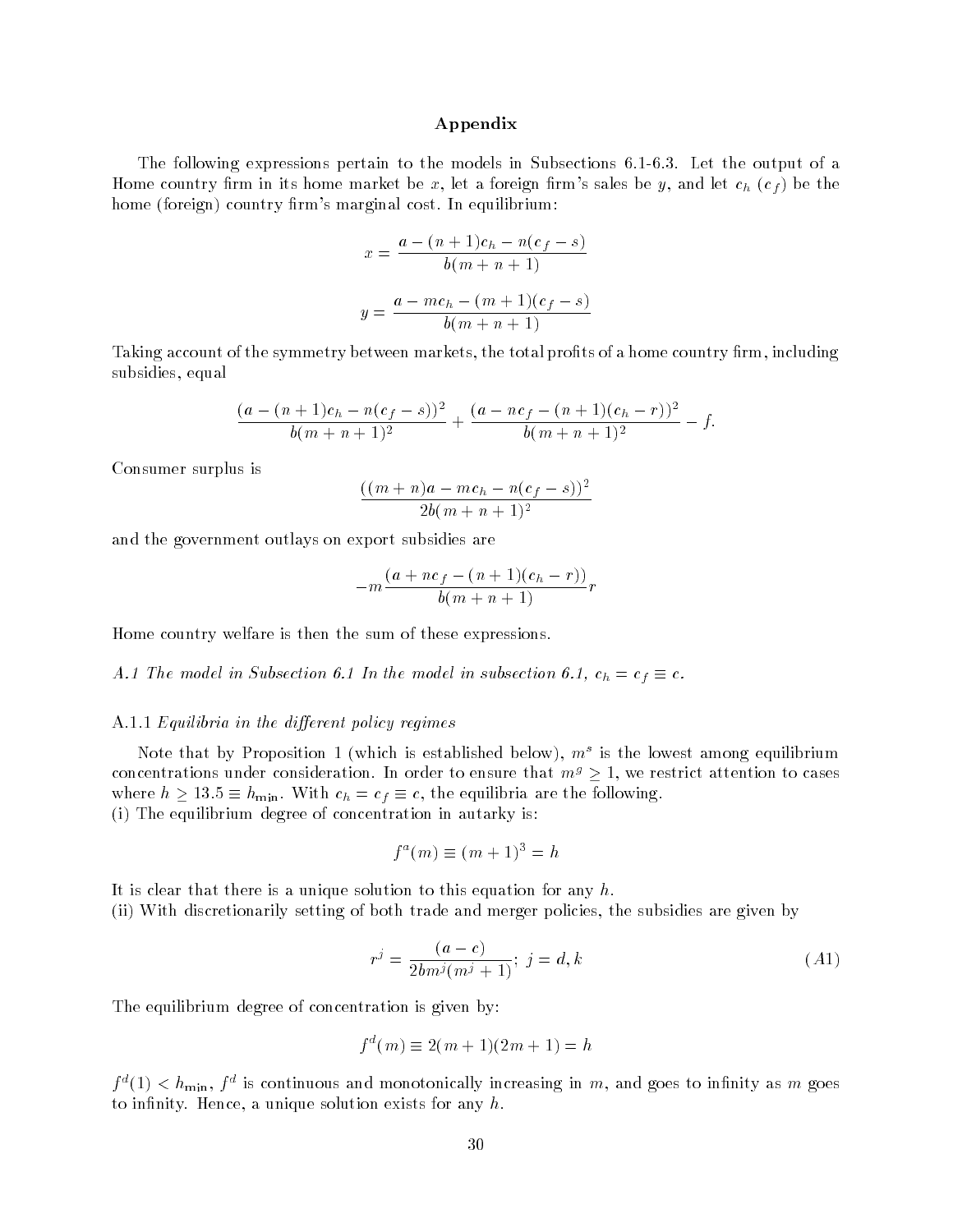(iii) With  $r = s = 0$ , and discretionarily determination of merger policies:

$$
f^{g}(m) \equiv \frac{(2m+1)^{3}}{2(m+1)} = h
$$

 $f^s(1) < h_{\min}, f^s(m)$  increases monotonically in m

$$
\frac{d}{dm}f^g(m) = \frac{1}{2}(2m+1)^2 \frac{4m+5}{(m+1)^2} > 0
$$

and

$$
\lim_{m \to \infty} f^g(m) = \infty
$$

Hence, there exists a unique solution for any  $h$ .

(iv) With a supra-national merger policy, and discretionarily determined trade policies, the subsidies are again given by the expression above, and the equilibrium degree of concentration is given by:

$$
f^k(m) \equiv 4m(m+1)^2 = h
$$

 $f^*(1) < h_{\min}, f^*$  is monotonic in  $m,$  and approaches infinity as  $m$  becomes very large. Hence, there is a unique solution for any  $h$ .

(v) Finally, with a supra-national merger policy and  $r = s = 0$ :

$$
f^{s}(m) \equiv \frac{1}{2}(2m+1)^{3} = h
$$

which also has a uniques solution for any  $h$ .

#### A.1.2 Non-negativity constraints

Consider first the constraint ensuring positive outputs:  $a - c > \max(n, mr)$ . By the symmetry of the equilibrium, and using the expression for the optimal  $r$  above, this corresponds to the requirement that

$$
a - c > \frac{(a - c)}{2b(m^{j} + 1)}; j = d, k
$$

or  $m' > \frac{1}{2b} - 1$ ; this condition is definitely fulfilled for  $b > 1/4$ .

Now turn to prots. There are three types of situations. First, prots are non-negative in autarky i

$$
\alpha^a(m) \equiv (m+1)^2 \leq h
$$

Secondly, with discretionary determination of export subsidies (includes the equilibria  $m^{\ast}$  and  $m^{\ast}$  )  $$ profits are non-negative iff

$$
\alpha^{d}(m) \equiv \frac{4m^{2}(m+1)^{2}}{2m^{2}+2m+1} \leq h
$$

Thirdly, with merger policy set discretionarily, and with  $r = s = 0$ , profits are non-negative iff

$$
\alpha^g(m) \equiv \frac{1}{2}(2m+1)^2 \le h
$$

Clearly, since  $m^s > m^s$ , this also ensures that profits are positive in the case with supranational merger policies and the GATT.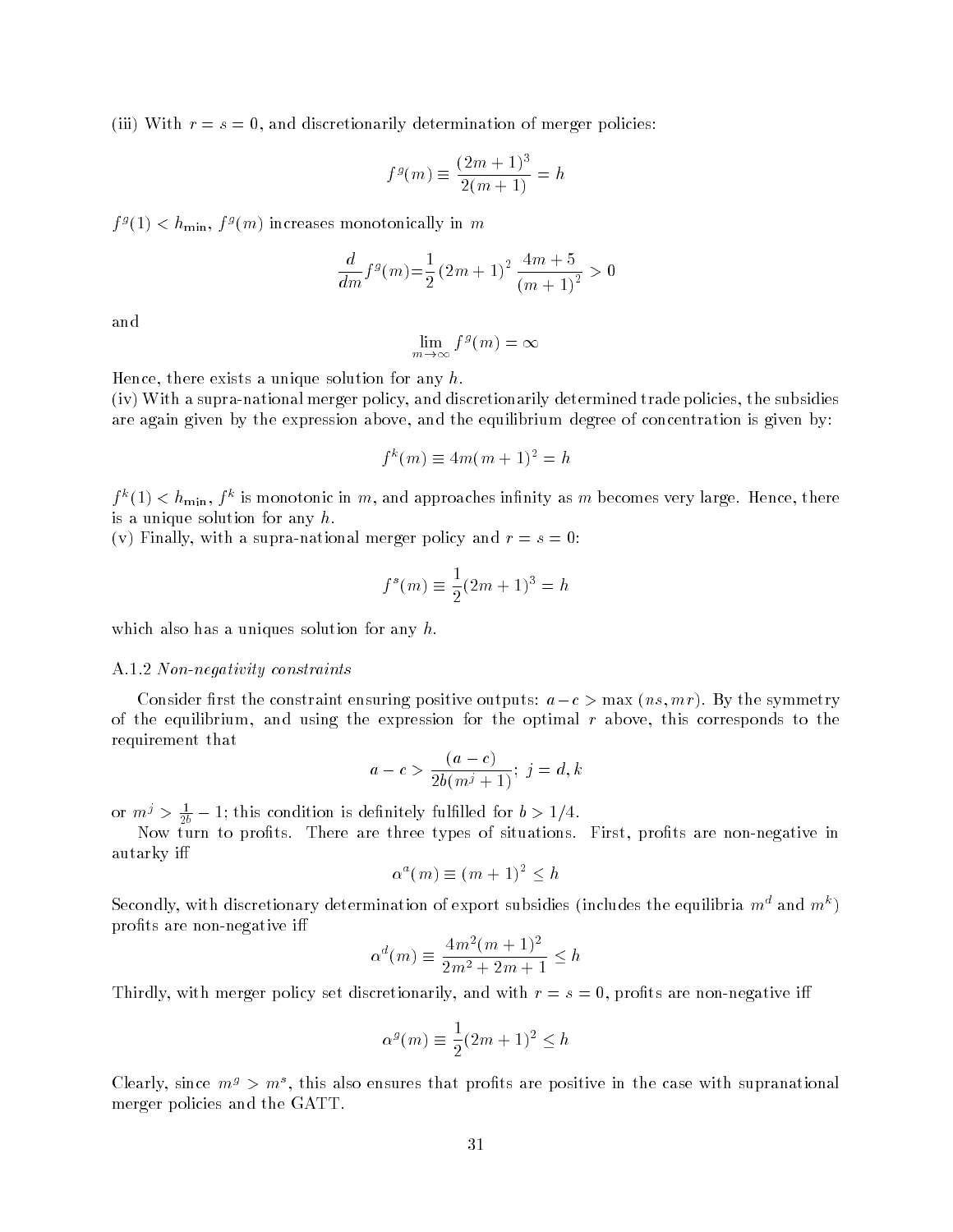Note that

$$
\alpha^{a}(m) - \alpha^{g}(m) = -m^{2} + \frac{1}{2} < 0
$$
  

$$
\alpha^{d}(m) - \alpha^{g}(m) = -\frac{1}{2}\frac{6m^{2} + 6m + 1}{2m^{2} + 2m + 1} < 0
$$

Hence, if the constraint  $\alpha^s(m) \leq n$  is fulfilled for all  $m$ , then the other constraints are also fulfilled. This is indeed the case, since

$$
fg(m) - \alphag(m) = \frac{(2m+1)3}{2(m+1)} - \frac{1}{2}(2m+1)2
$$

$$
= \frac{1}{2}(2m+1)2 \frac{m}{m+1} > 0
$$

Hence, profits are positive in all equilibria.

#### A.1.3 Proof of Proposition 1

In order to establish Proposition 1, we make pairwise comparisons of the equilibrium expressions:

$$
f^{d}(m) - f^{g}(m) = \frac{1}{2} (2m + 1) \frac{4m + 3}{m + 1} > 0
$$
  

$$
f^{a}(m) - f^{d}(m) = (m + 1) (m^{2} - 2m - 1) > 0
$$
  

$$
f^{k}(m) - f^{a}(m) = (3m - 1) (m + 1)^{2} > 0
$$
  

$$
f^{k}(m) - f^{s}(m) = 2m^{2} + m - \frac{1}{2} > 0
$$

It follows from the facts that: 1)  $f^*(m) - f^*(m) > 0$ ; if) both functions are monotonically increasing in  $m;$  and iii) there is a unique solution for any  $n,$  that for any  $n, m^* < m^s.$  I he other claims in the Proposition follow analoguously.

#### A.2 The model in Subsection 6.2

We continue to have continue to have changes for expressions for expressions for equilibrium quantities and the welfare welfare  $\eta$ function are thus the same as for the model in Subsection 6.1, and the equilibrium values  $m<sup>g</sup>$ and  $m<sup>s</sup>$  are also the same as in that model. The only new case to consider is the discretionary equilibrium. The optimal subsidies are still given by (A1). But, when optimizing over the number of firms, the countries take into consideration the fact that the subsidies are determined as in  $(A1)$ . As it turns out, the optimal number of home country firms  $m^\ast$  is independent of the number of foreign firms, and is given by

$$
f^d(m) \equiv 4 \frac{(m+1)^3}{(m+2)} = h
$$

This expression has a unique solution for any h, since  $f^*(1) < h_{\min}, f^*$  is continuous and monotonic in  $m,$  and  $\lim_{m\to\infty}f^*(m)=\infty$  . It is also straightfoward to show that the second order condition for the optimization w.r.t.  $m$  always is fulfilled.

#### A.2.3 Proof of Proposition 3

The Proposition follws from the above, and from the facts that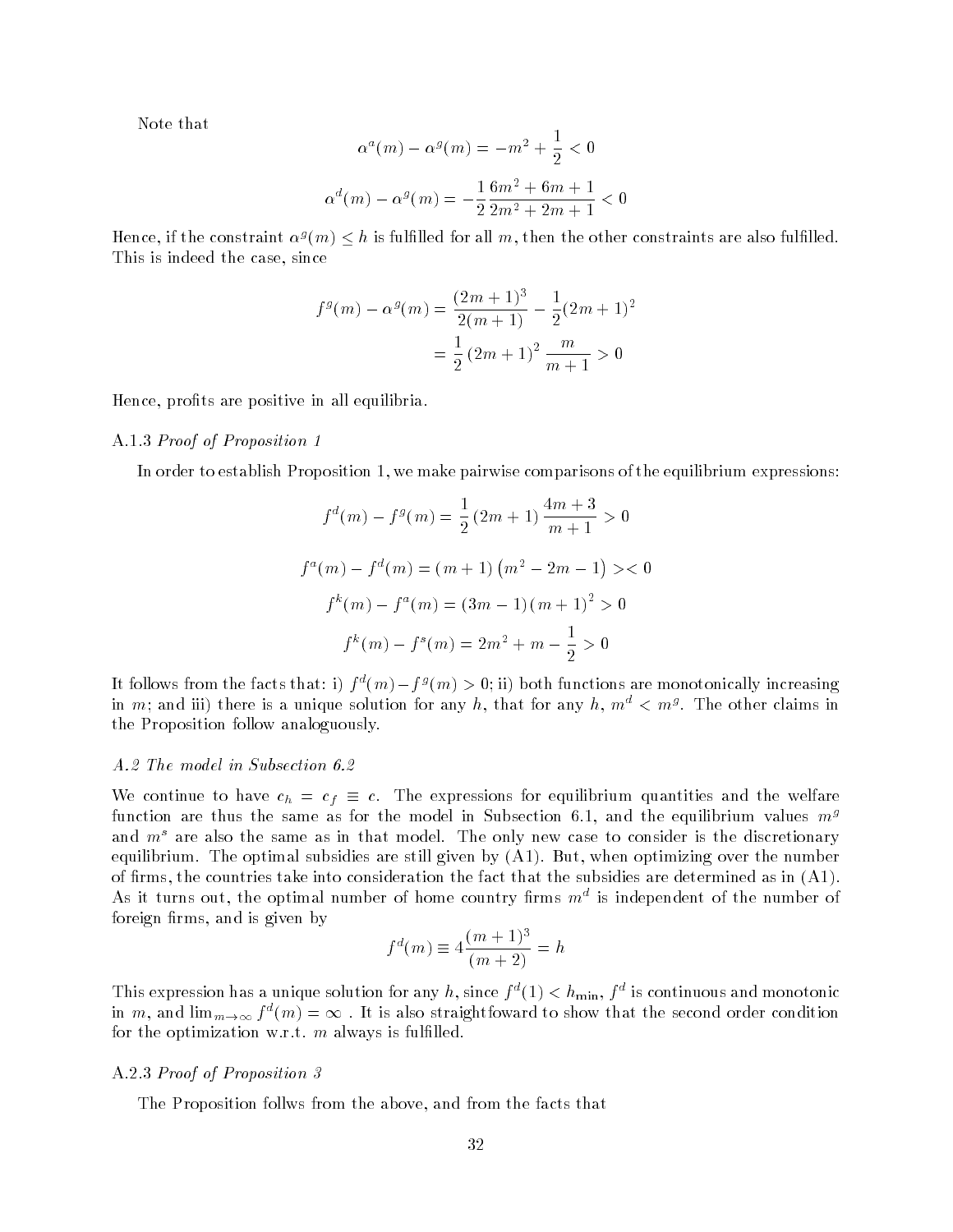$$
f^{d}(m) - f^{g}(m) = \frac{1}{2} \frac{4m^{3} + 18m^{2} + 19m + 6}{(m+2)(m+1)} > 0
$$
  

$$
f^{s}(m) - f^{d}(m) = \frac{1}{2} \frac{8m^{4} + 20m^{3} + 6m^{2} - 11m - 6}{m+2} > 0 \text{ for } m > 1
$$

#### A.3 The model in Subsection 6.3

We now assume that  $c_h = m\kappa^2$  and that  $c_f = n\kappa^2$ , and furthermore that  $f = 0$ . We are only concerned with situations where  $a/k \ge 25$ , in order for  $m \ge 1$  in all three equilibria. The expressions for equilibrium quantities and the welfare function, are the same as for the model in Subsection 0.1, with  $c_h = m\kappa^2$  and  $c_f = n\kappa^2$ .

(i) With discretionary determination of both trade and merger policies:

$$
f^{d}(m) \equiv m(12m^{2} + 13m + 2) = \frac{a}{k}
$$

which clearly has a uniques solution for any  $h$ . It can also be shown that the second order conditions are fulfilled locally in this equilibrium.

(ii) In the "GATT" equilibrium:

$$
f^g(m) \equiv \frac{m^2}{m+1}(12m^2 + 15m + 5) = \frac{a}{k}
$$

I his has a unique solution for any  $a/k$ , since  $f^s(1) < 25$ ,

$$
\frac{d}{dm}f^g(m) = 2m\frac{18m^3 + 39m^2 + 25m + 5}{(m+1)^2} > 0
$$

and

$$
\lim_{m \to \infty} f^g(m) = \infty
$$

Again, the second order conditions can be shown to be fulfilled locally in this equilibrium. (iii) With supranational merger policy and no export subsidies:

$$
f^{s}(m) \equiv m^{2}(8m^{2} + 12m + 5) = \frac{a}{k}
$$

which clearly has a uniques solution for any  $a/k$ . Again, the second order conditions are fulfilled locally in this equilibrium.

# A.3.1 *Proof of Proposition 4*

The ranking of the merger policies from from the fact that:

$$
f^{d}(m) - f^{g}(m) = 2m \frac{5m^{2} + 5m + 1}{m + 1} > 0
$$
  

$$
f^{s}(m) - f^{g}(m) = 2m^{3} \frac{4m^{2} + 4m + 1}{m + 1} > 0
$$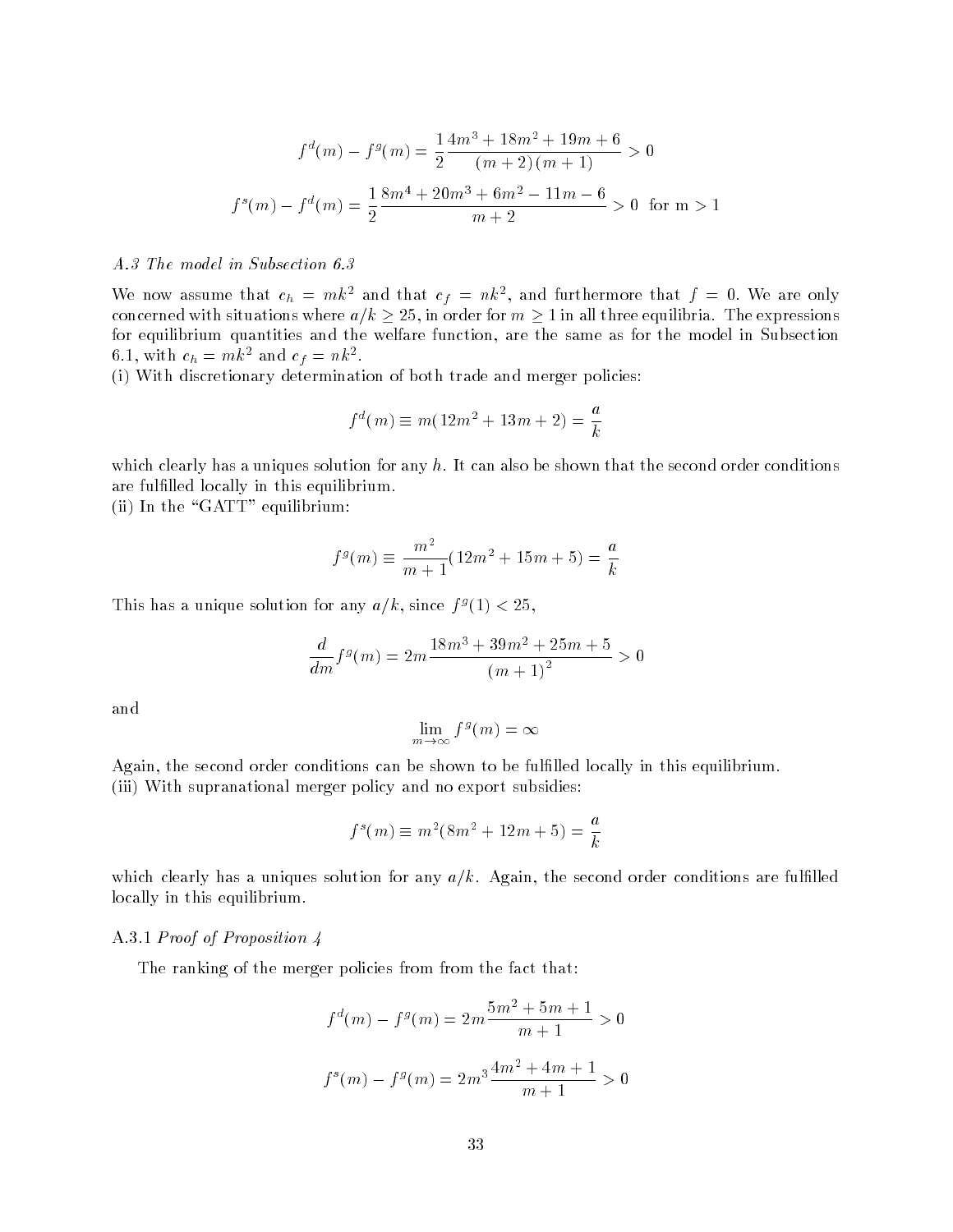# A.4 The model in Subsection 6.4

which is the case of the case of specific taristic theory  $\mu$  and with  $\mu$  and with marginal and marginal marginal matrix In equilibrium home market quantities, consumer surplus, total profits of a home country firm, and government revenue, are:12  $\mathbf{r}$  $\sim$   $\overline{4}$ 

$$
x = \frac{a - c + nt_h}{m + n + 1}
$$

$$
y = \frac{a - c - (m + 1)t_h}{m + n + 1}
$$

$$
CS(m, n, t_h) = \frac{((m + n)(a - c) - nt_h)^2}{2(m + n + 1)^2}
$$

$$
\tilde{\Pi}(m, n, t_h, t_f) = \frac{(a - c + nt_h)^2}{(m + n + 1)^2} + \frac{(a - c - (n + 1)t_f)^2}{(m + n + 1)^2} - f
$$

and

$$
G(m, n, r) = n \frac{a - c - (m + 1)t_h}{m + n + 1} t_h
$$

The only equilibria here that differ from the corresponding ones in the case of export subsidies are those with discretionary setting of trade policies, and among those, we only consider that with both merger and trade policy discretionarily set:

$$
f^{d}(m) \equiv \frac{(m+2)^{2}(2m+1)^{3}}{8m^{2}+12m+5} = h.
$$

The second order conditions supporting this equilibrium can be shown to be fulfilled. This equilibrium condition has a unique solution for any h, since  $f^*(1) < h_{\min}$ ,

$$
\frac{d}{dm}f^d(m) = 2(2m+1)^2(m+2)(m+1)\frac{24m^2+40m+23}{(8m^2+12m+5)^2} > 0
$$

and

$$
\lim_{m \to \infty} f^d(m) = \infty
$$

### 1.4.1 Proof of Proposition 5

The Proposition follows from the findings above, combinded with the facts that:

$$
f^{d}(m) - f^{a}(m) = \frac{8m^{4} + 21m^{3} + 14m^{2} + m - 1}{8m^{2} + 12m + 5} > 0
$$

and

$$
f^{s}(m) - f^{d}(m) = \frac{1}{2} (2m+1)^{3} \frac{6m^{2} + 4m - 3}{8m^{2} + 12m + 5} > 0
$$

 $\overline{\phantom{a}}$  The parameter b is unity in this subsection.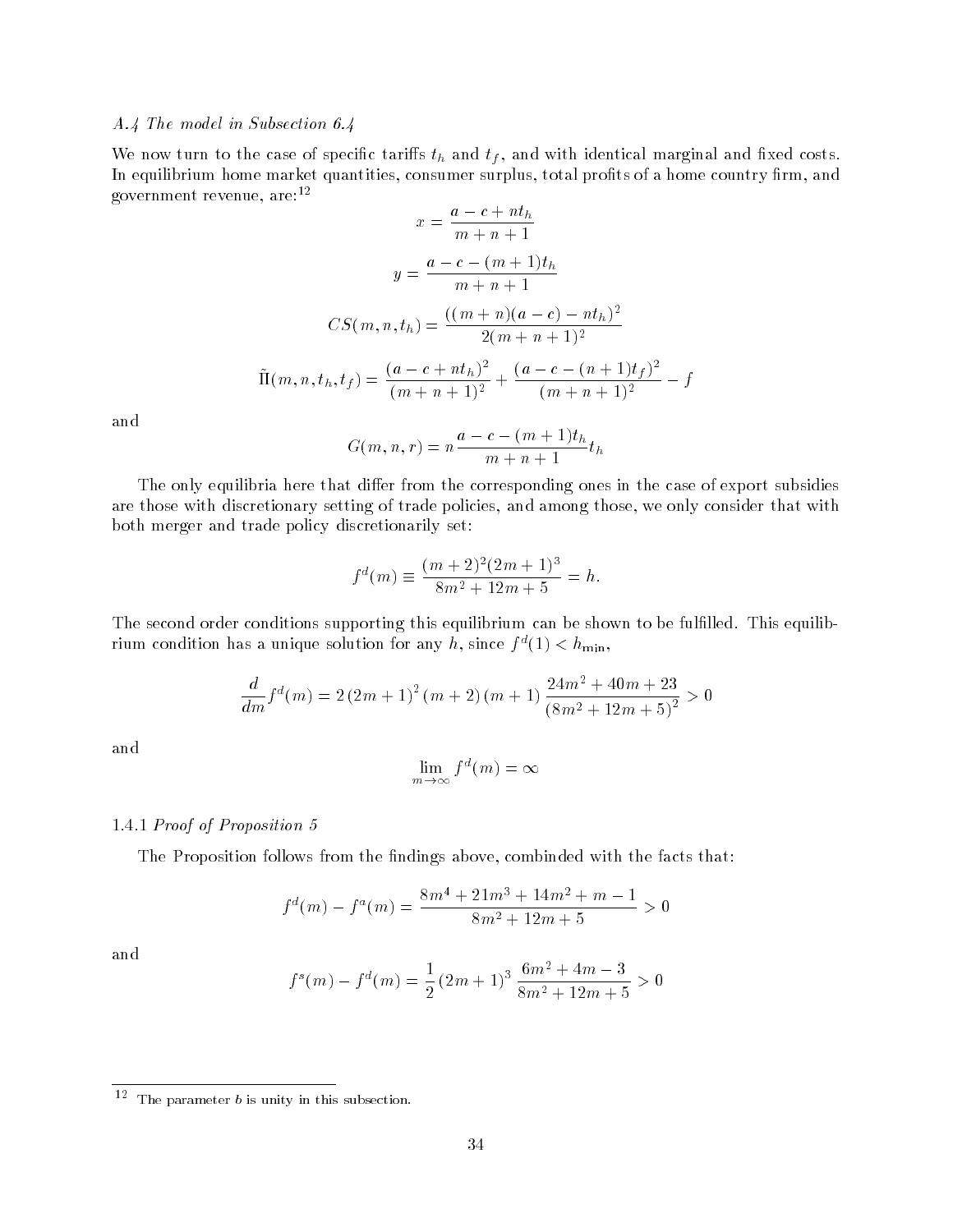#### References

American Bar Association. Antitrust Law Journal, "Symposium: The Role of Foreign Competition in the U.S. Merger Enforcement." Volume 65, Issue 1, (Fall) 1996.

Auquier, A. and Richard Caves. \Monopolistic Export Industries, Trade Taxes, and Optimal Competition Policy," The Economic Journal, Vol89, 1979, pp. 559-581.

Bacchetta, Marc, Henrik Horn and Petros Mavroidis, "Do Negative Spillovers from Nationally Pursued Competition Policies Provide A Case For Multilateral Competition Rules?," University of Neuchatel, working paper, 1997.

Barros, Pedro and Luis Cabral. "Merger policy in open economies," *European Economic Review*, 38, 1994, pp 1041-1055.

Bhagwati, Jagdish. "Fair Trade, Reciprocity and Harmonization: the novel challege to the theory and policy of free trade." Paper presented to the Conference on Analytical and Negotiating Issues in the Global Trading System, University of Michigan, Ann Arbor, 1991.

Bliss, Christopher. "Trade and Competition Control." Fair Trade and Harmonization, J. Bhagwati and R. Hudec (eds.), MIT Press, 1996, pp. 313-328.

Bond, Eric. "Competition Policy in Customs Unions: A 'Natural Experiment' Using State Level Antitrust Enforcement." Penn State University, Dept. of Economics, Mimeo, 1997

Brander, James and Barbara Spencer. "Trade Warfare: Tariffs and Cartels." *Journal of Inter*national Economics, 16, 1984, pp. 227-242.

Brander, James and Barabara Spencer. "Export Subsidies and International Market Share and Rivalry," Journal of International Economics, 18(1-2), February 1985, pp. 83-100.

Dixit, Avinash. "International Trade Policy for Oligopolistic Industries," Economic Journal, Supplemental Issue, 1984, pp 1-16.

Eaton, Jonathan and Gene Grossman. "Optimal Trade and Industrial Policy under Oligopoly." Quarterly Journal of Economics,"  $101(2)$ , May 1986, pp 383-406.

Gatsios, Konstantine and Paul Seabright. "Regulation in the European Community," Oxford *Review of Economic Policy*, vol.  $5(2)$ , 1990, pp. 37-60.

Hawk, Barry, ed. Antitrust in a Global Economy. Proceedings of the Fordham Corporate Law Institute, Kluwer Publishers, Netherlands. 1994.

Head, Keith and John Ries. \International Mergers and Welfare Under Decentralized Competition Policy." Faculty of Commerce, University of British Columbia, Mimeo, 1995.

Hoekman, Bernard and Petros Mavroidis. "Competition, Competition Policy and the GATT," CEPR Working Paper 876, January 1994.

Horn, Henrik and Lars Persson, \Endogenous Mergers in Concentrated Markets," CEPR DP 1544, 1996.

Levinsohn, James. "Competition Policy and International Trade Policy." Fair Trade and Harmonization, J. Bhagwati and R. Hudec (eds.), MIT Press, 1996, pp. 329-356.

Lloyd, Peter and Gary Sampson. "Competition and Trade Policy: Identifying the Issues After the Uruguay Round." World Economy, 1995, pp 681-705.